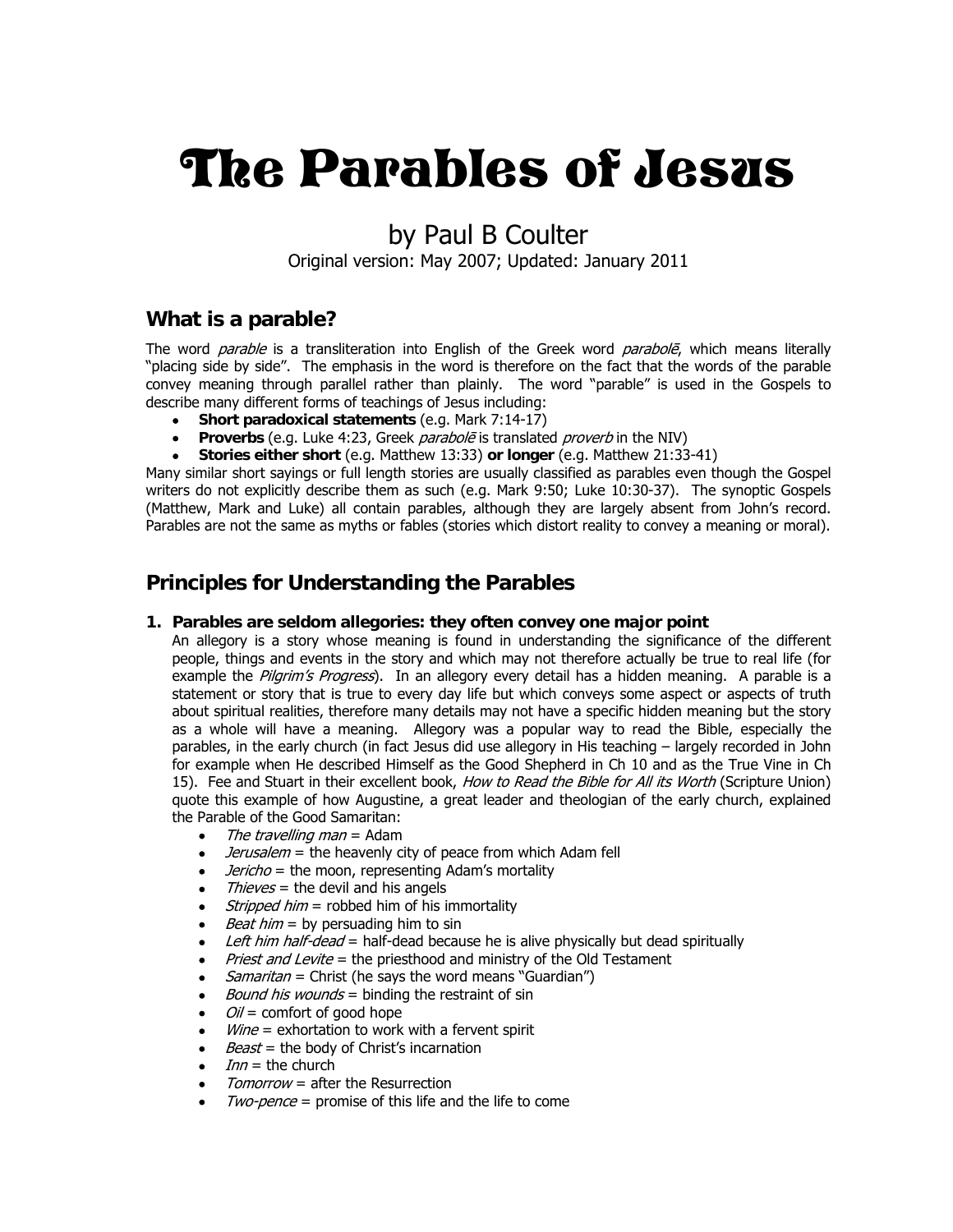#### $\bullet$  *Innkeeper* = Paul

Of course this is not at all what Christ intended in telling the story, and the example may seem extreme (even comical) to us, but we are also in danger of taking the same approach to reading the parables. We must not look for hidden meaning in every detail of the story. Every parable has at least one element, sometimes more, that represents things in the real world, and these can be called points of reference (in a sense they are allegorical elements). Their purpose is to draw us into the parable by asking which point of reference most closely resembles us. In the parable of the Good Samaritan, for example, there are a few:

- The helpless situation of the man we can identify with the need to receive mercy
- The Priest and Levite
- The Samaritan

We cannot examine the significance of these points of reference in detail here, but we can say that the other details like the donkey, the inn and the money are almost certainly only details fleshing out the story. We are challenged to ask whether we are like the helpless man, the respectable Jews or the Samaritan and, indeed, who we ought to become like.

Instead of allegorical readings of the parables we should ask what the key point of the story as a whole is. Most parables convey one major central truth, although there may be a number of lesser supporting truths (here we must differ from the theory that replaced allegorical readings of the parables in the second half of the  $19<sup>th</sup>$  Century according to which every parable has only one point). We must be careful not to dismiss allegorical readings of parables outright, since some of the parables (*The Parable of the Sower* being a prime example) are largely allegorical. However, the meaning must relate to the context in which the parable was told and the overall ministry of Christ. What truth did Jesus intend to communicate to His hearers? The best way to understand the meaning is to put ourselves in the position of the original hearer(s). Who did Jesus tell it to (whether it was to Jewish religious leaders who were in opposition to Him, the crowd who were unconvinced but potential followers or the disciples who were already convinced)? What introduces the parable (is there a question or an event that led to Jesus telling it)? We must translate the point of the parable into our own context, and this may include finding a parallel situation to the one described in the story that is meaningful for us. Normally the clues to understanding the parable will be found in the parable itself or the discussions surrounding it. Allegorical explanations that stretch beyond the immediate context of Christ's ministry are highly dubious. Where we make conclusions about hidden meanings of details in a parable that are not specifically identified in Scripture we must be careful not to be too dogmatic about their significance or to lose the main message of the parable in the midst of them. Generally speaking, doctrines should not be based on a parable alone – we must see how it is taught elsewhere in Scripture.

### **2. Parables are not obscure: they connect Kingdom truths with everyday principles**

Although parables may be initially difficult to understand, it was Jesus' intention that through them those who approach them with faith would understand important truths. Parables do have meaning, and the meaning of any parable will be about the nature of the Kingdom of God. The parable connects this principle about God's Kingdom into the lives of the hearer by relating it to a principle of everyday life. When I was a child in Sunday School we were taught this concept in simple terms that a parable is: "an earthly story with a heavenly meaning". Parables make a connection between the reality of how things work in our everyday experience and what God's Kingdom is like. They can make this connection through contrast (e.g. the parable of the persistent widow) or through similarity (e.g. the parable of the sower).

To understand the parables we must seek to understand the meaning of God's Kingdom in the teaching of Christ and in fact the message of the Bible, and especially the fact that the Kingdom is "now, but not yet" (present in Christ and His church but still to be consummated in the future when He returns in power). Many parables begin with the words, "The Kingdom of God is like …" We must understand that this does not mean that the Kingdom is like the item immediately following this introduction, but that the point of the parable illustrates a point about how the Kingdom operates.

If the force of the parable is to connect with us we must understand the background to the images and ideas in the parable. For example, the woman's search for her lost coin in Luke 15 is unlikely to strike us greatly today unless we understand both the monetary value of the coin and its likely cultural and personal sentimental value to her. Studies of the background culture and context of First Century Judea will enrich our appreciation of the parables immensely.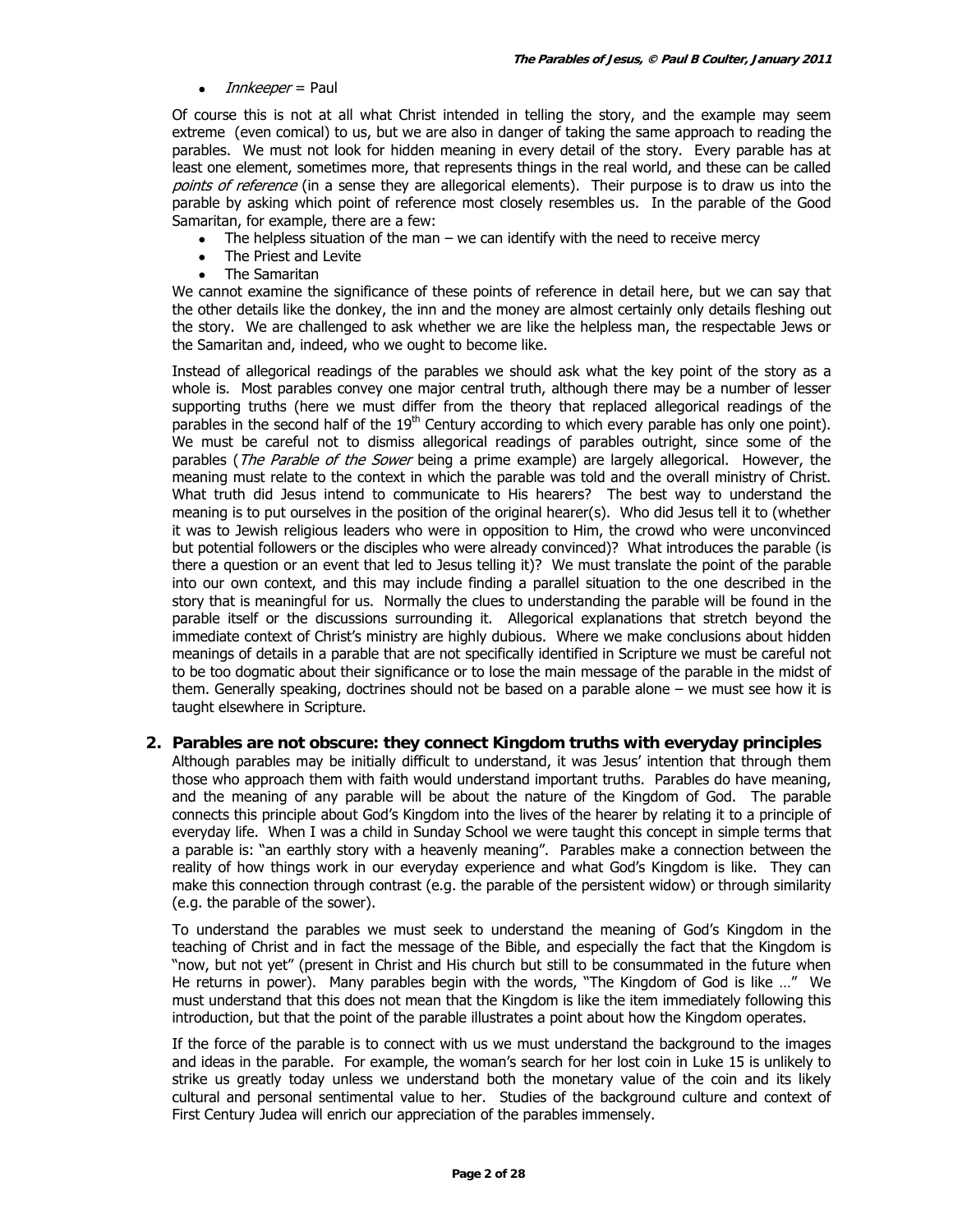### **3. Parables are not entertainment: they expect a response**

One of the reasons Jesus taught in parables was to challenge people to think about the meaning of the story. Some people may have come to Jesus expecting to hear meaty theological sermons and would go away baffled and disappointed by the simple stories he told. No one could understand the parables unless they dedicated themselves to making the connection between the point of the story and their own lives. In this sense the parables are much more than just illustrations of a point – they are intended both to filter out those who were not serious about listening and are also a way to bring God's truth to life in the hearts of those who heard and understood. Jesus made this purpose clear when he said that "to those on the outside everything is spoken in parables so that, 'they may be ever seeing but never perceiving, and ever hearing but never understanding, otherwise they might turn and be forgiven" (Mark 4:11-12; also Matthew 13:10-15; Luke 8:9-10). These verses should not be understood as the only purpose for which Jesus used parables, as in other cases it is clear from the context that He used them to illustrate teaching for His disciples (e.g. Luke 7:40-43 or Matthew 24:32-25:46) or to challenge people in the crowd and even His opponents to respond (e.g. Luke 10 or Luke 15). Rather, these verses from Mark 4 should help us to avoid a simplistic understanding of the parables as simply "illustrations" and they should show that the parables are much more about challenging people to think. Three responses may be expected:

- a) For those who are closed ("those on the outside"; generally the Jewish religious leaders in Christ's day) they serve as a kind of judgement (in keeping with Jesus' quotation from Isaiah), confirming the decision they have already made. They veil the truth from these people who are hostile to it.
- b) For those who are open (the crowd) they challenge them to think and draw them towards a decision.
- c) For those who are already disciples they serve as instruction in the nature of the kingdom.

These purposes will be considered in greater detail when we come to the Parable of the Sower (in the section entitled Why use parables?).

There will be a variety of applications of the main point of the parable depending on how the hearer relates to the story. The same parable may speak comfort or judgement to different people depending on how they connect to the story. To some the Kingdom means judgement and a call to repentance and to others it means hope and an assurance of grace.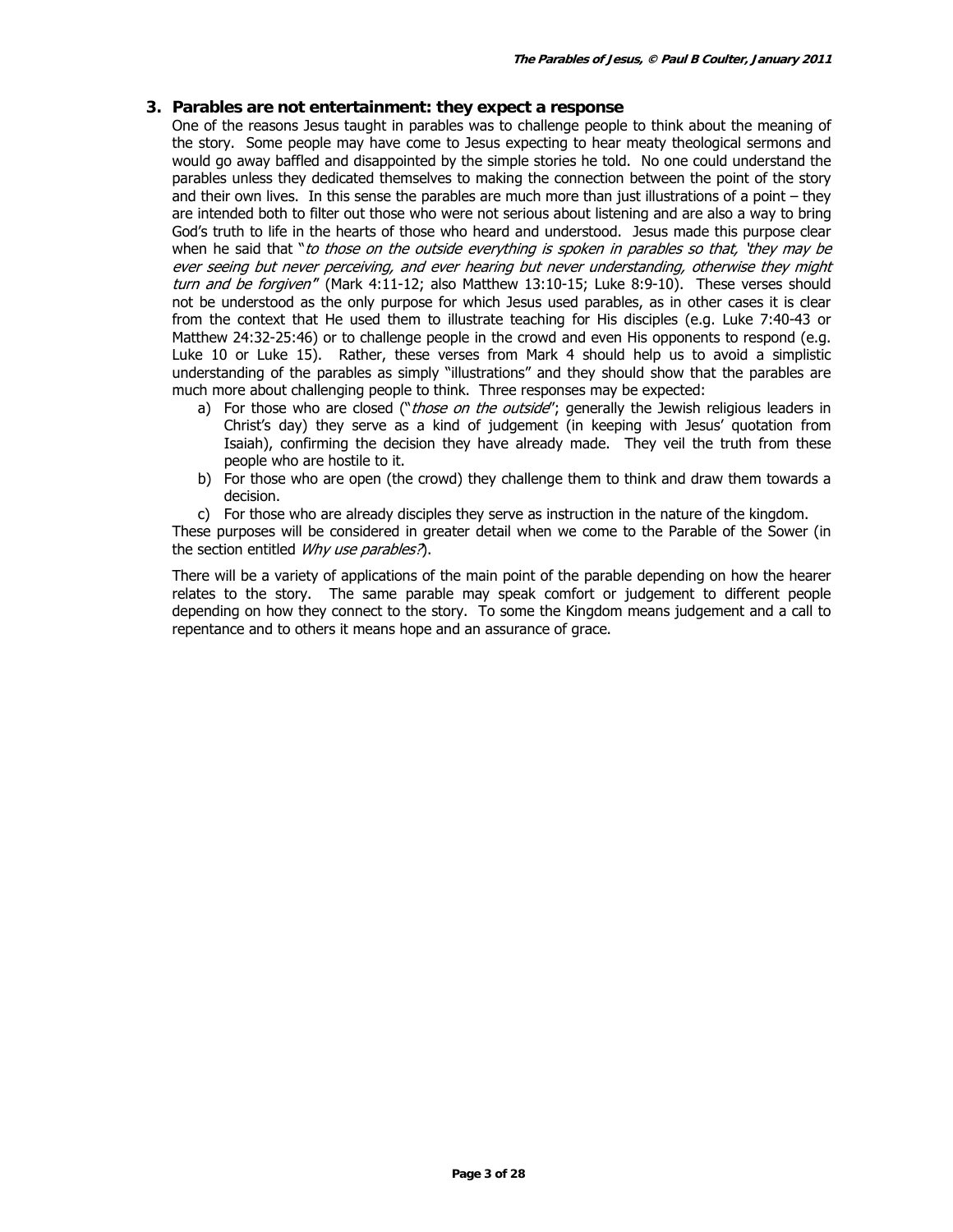# The Parable of the Sower

Matthew 13:1-23; Mark 4:1-20; Luke 8:4-15

This parable has been given various names including *The Parable of the Seed* (since the seed is the most active thing in the story, not the sower) and The Parable of the Soils (since it is the differences in the soils that determines the different outcomes), but since Jesus gave it the name The Parable of the Sower (Matthew 13:18) we will call it that. It is one of only three parables found in all three synoptic Gospels (Matthew, Mark and Luke), the others being the Parable of the Mustard Seed and The Parable of the Tenants.

In understanding this parable we have a huge advantage in that Christ Himself interprets it for us (there is only one other parable for which we have a record of Jesus interpreting it  $-$  The Parable of the Weeds in Matthew 13:36-43). We know exactly what the points of reference in the story are. Interestingly, though, Christ does not spell out the point of the parable to the disciples. He simply explains the points of reference so that they can enter fully into the story. To explain the point of a parable is a little like explaining a joke – it loses its impact on the hearer.

# **Points of reference**

Jesus specifically identifies several points of reference in this parable:

- The Farmer anyone who sows the word of God. In other words, the person who teaches the Gospel. The immediate reference is to Christ, but the disciples will take on this role of being the farmer themselves.
- The Seed represents the message about the Kingdom of God (Matthew) or the word of God (Mark and Luke).
- The birds represent Satan.
- The four kinds of soil represent the different responses people make to the story.

The following table summarises the four kinds of soil:

| Soil                                | <b>Result</b>                                                                                                           | <b>Meaning</b>                                                                                                                                                                                                                                           | <b>Heart</b> | Enemy        |
|-------------------------------------|-------------------------------------------------------------------------------------------------------------------------|----------------------------------------------------------------------------------------------------------------------------------------------------------------------------------------------------------------------------------------------------------|--------------|--------------|
| Path                                | Trampled on (Luke) &<br>birds ate it (all)                                                                              | They do not understand the word and the evil<br>one (Satan) comes and snatches it away. His<br>aim is that they may not believe and be saved<br>(Luke).                                                                                                  | Hard         | Devil        |
| Rocky<br>places with<br>little soil | Sprang up quickly but<br>scorched<br>by<br>sun<br>because had no<br>root<br>Mark) /<br>(Matt /<br>no<br>moisture (Luke) | They hear and receive it at once with joy but<br>fall away when persecuted or facing trouble<br>(in the time of testing $-$ Luke) because of the<br>word.                                                                                                | Shallow      | <b>Flesh</b> |
| Thorny<br>ground                    | Thorns<br>and<br>grew<br>choked the plants                                                                              | They hear the word, but the worries of this life<br>and the deceitfulness of wealth choke it,<br>making it unfruitful. They do not mature<br>(Luke).                                                                                                     | Distracted   | World        |
| Good soil                           | Crop $-100$ , 60 or 30<br>times (Matt / Mark),<br>Luke only 100 times                                                   | They hear the word and understand (Matthew)<br>or accept (Mark) it and as a result produce a<br>crop. This is because they have a noble and<br>good heart (Luke). They, "Hear the word,<br>retain it, and by persevering produce a crop"<br>(Luke 8:15). | Fruitful     |              |

It is important to emphasise that it is not the way the sower sows that varies and that results in different outcomes, but the pre-existing nature of the soils. The sower's job is simply to broadcast the seed faithfully, and the outcome is then beyond his control.

### **Why use parables?**

Jesus ends this parable with a challenge: "*He who has ears to hear, let him hear*" (Matthew 13:9; Mark 4:9; Luke 8:8). This is not the only time He used this saying, and it is also recorded in: Matthew 11:15,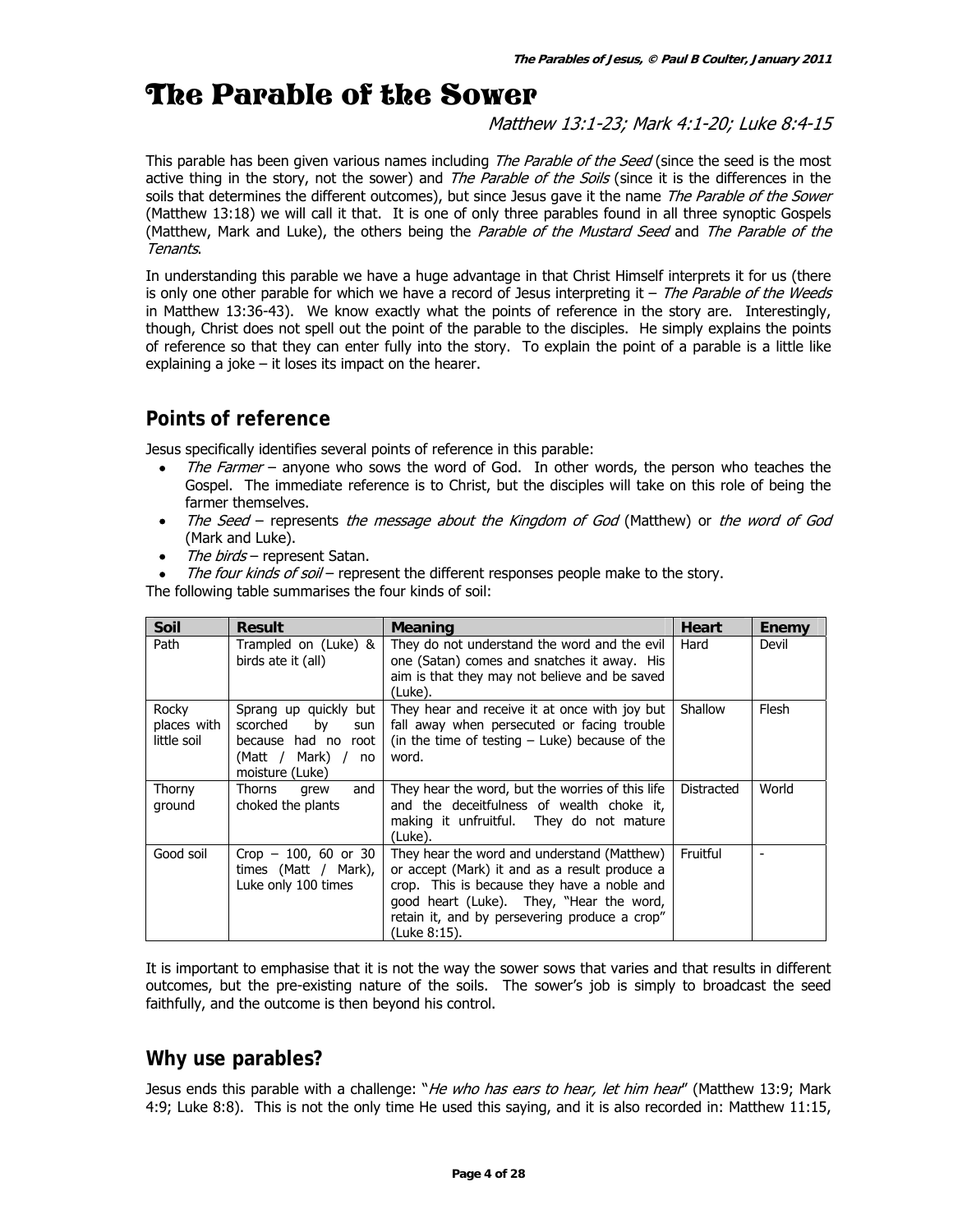13:43; Mark 4:23; Luke 14:35; and three times in the letters of Jesus to the churches in Revelation 2 (v7, 11, 17). However, there is another Old Testament reference to a similar concept in Ezekiel 12:2. The Lord says to Ezekiel that he is living among a rebellious people who have eyes but do not see and ears but do not hear. In that context God commands Ezekiel to use a dramatic presentation of truth by acting out an image of the Exile. Only those who asked Ezekiel for an explanation would receive one. Ezekiel's dramatic presentations of God's message are a parallel to Jesus' parables.

After Jesus had told this parable His disciples came to Him privately and asked Him why He taught the people so often in parables. Jesus' reply is found in Matthew 13:11-17, Mark 4:11-12 and Luke 8:10. Matthew's account is the longest, and the comments here will be based mainly on his record.

Jesus' answer begins with the comment that the disciples have been given the knowledge of the secret(s) (Greek *mysterion* in v11) of the Kingdom, but not to the other people ("those on the outside", Mark 4:11). The idea of this "secret", is mentioned by Jesus only in this context (He does not use the word anywhere else in His recorded words, although Paul uses it 21 times and Revelation a further four), and does not so much mean something that is hidden from most people for only a few people to know as something that was previously not revealed but has now been revealed by God. Certainly that is the meaning that Paul gives to the mystery he proclaimed (see Romans 16:25). It is important to note that in this section Jesus does not speak about how people become a disciple or how they are admitted to knowing the "secrets" of the Kingdom. To understand His teaching about that we would need to consider passages like Matthew 5, John 3 or Matthew 18. Jesus simply describes the different realities of people who understand the secrets of the Kingdom and those who don't. In the same way, the parable does not explain how one type of soil changes into another (or even whether they can change), it simply describes the different results when seed falls on these different kinds of soil.

Jesus continues to say that whoever has will receive more, but whoever does not have will have even what he has taken from him (Matthew 13:12) and, "This is why I speak to them in parables: 'Though seeing they do not see; though hearing they do not understand" (Mt 13:13). Mark adds the additional words from Isaiah, "otherwise they might turn and be forgiven" (Mark 4:12). Jesus explains that the response of those who do not grasp the meaning of the parables fulfils a prophecy from Isaiah 6:9-10. The disciples are blessed because they see and hear (Matthew 13:16) but those who do not understand cannot understand because their hearts are already hardened (Matthew 13:15). Again we must remember that Jesus is not saying that it is impossible for these people to become believers, but in the absence of a change of heart (repentance and the operation of the Holy Spirit) this can never happen. So, then, when Jesus used parables He had the dual purpose of revealing truth to those who had genuine faith in Him (who had received the secret of the Kingdom) and of protecting the "pearls" of His teaching from those who would only crush them underfoot (the proverbial pigs of Matthew 7:6). In a sense He was allowing those people who came to see Him for wrong motives – either because they wanted to judge and trap Him or because they were simply seeking to be entertained or to get what they wanted from Him – to escape or perhaps miss the challenge of His words. Those who in humility and faith eagerly sought to follow Him would ponder His words and even (like the disciples in this passage) come to Him for clarification, whilst the others would simply dismiss these "riddles" and await what they really wanted to hear and see.

### **The Point**

In Mark 4:13 Jesus asks the disciples: "*Don't you understand this parable? How then will you understand* any parable?" He then proceeds to explain the parable for them, or at least to explain the points of reference. In one sense this Parable of the Sower could be called the key to all parables since it is a "parable about parables" or more correctly a parable about how people respond to the teaching of Christ. If they cannot understand even this parable they will be unable to understand any parable. Thankfully, however, they have come to the right place and Jesus teaches them what the parable is really about. We don't know how many times He did this, but we are reminded that Jesus' intention was that those who had faith in Him and who would surrender all else to follow Him would be able to understand the parables. So, then, what is the point of this parable? There are two main suggestions:

**a) It is the Parable of the Soils – the point is to challenge the hearer about what kind of soil they are.**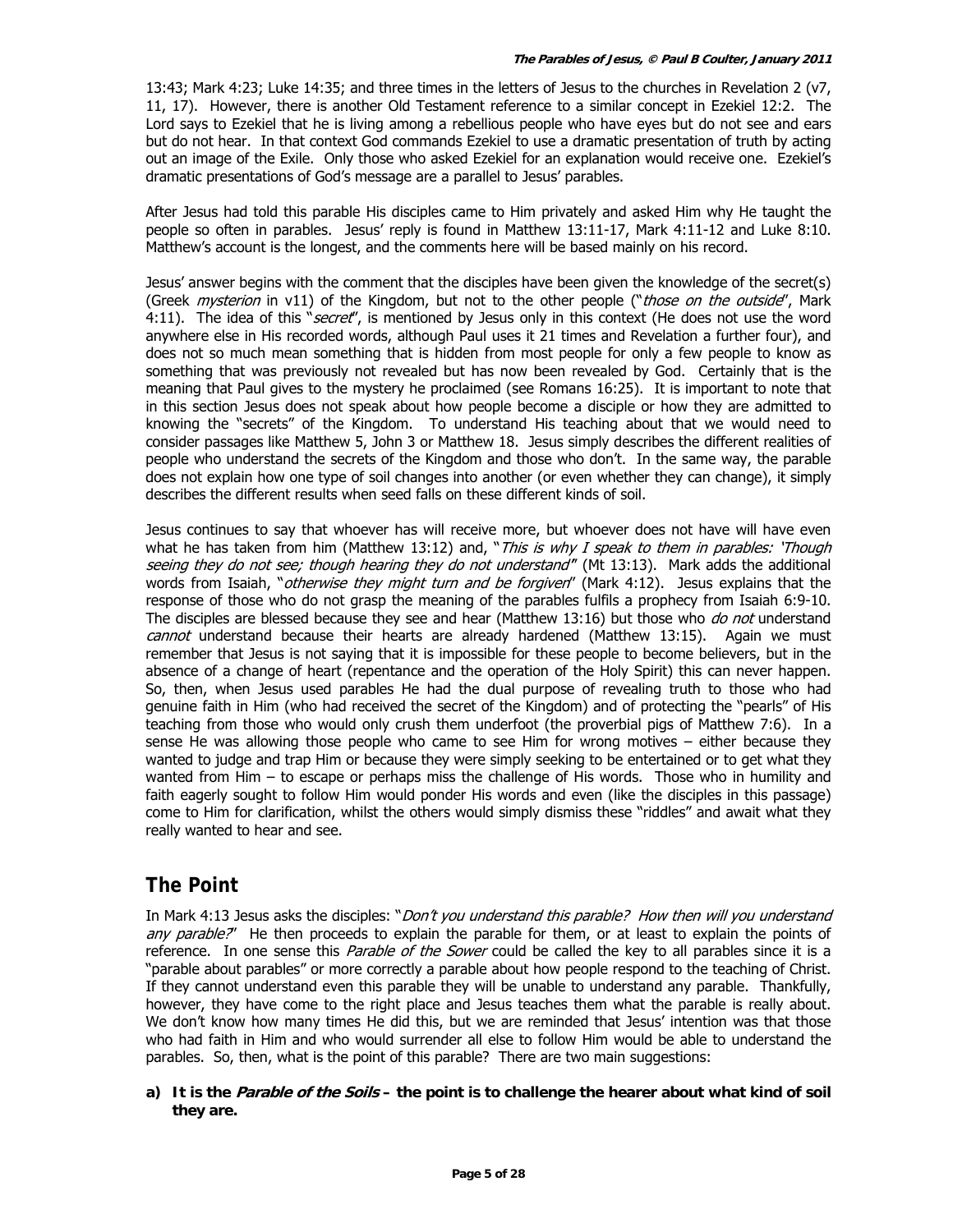According to this view the point is about the urgency of hearing and responding to Christ's message. The hearer should ask himself what type of soil he is – is he genuinely seeking Christ in faith or is he hard, shallow or distracted? The problem with this suggestion is that those people who are in one of the first three groups of soils would not even grasp the truth of this parable at that level. They are not likely to recognise themselves as one of these kinds of soil. There is no suggestion in the parable or explanation that it is a challenge to encourage people to be more serious about discipleship or to keep persevering. Although Jesus may have challenged His hearers to put His words into action (Matthew 7:24-27) and to count the cost of discipleship (Matthew 16:24-26) elsewhere, this is not such an occasion and a parable would not be the chosen method of communication.

**b) It is the Parable of the Sower – the point is to help the disciples to understand what to expect when the word is preached.**

According to this view the point is simply that there will be different kinds of responses to the communication of God's truth and that this is to be expected. The parable is, then, part of Jesus' training of His disciples for Kingdom ministry. This understanding fits the context of the parable much better. The four responses are what the disciples should expect to see as Jesus teaches the crowds, and later as they themselves proclaim the good news. Not everyone will believe (some will be completely deaf to the message), and even those who appear to believe may not follow through to produce a harvest. Some will make initial professions but will fall away when persecution comes, and others will seem to make some initial progress but will get distracted by worldly concerns and the love of money. It is worth remembering that Jesus' disciples to whom He explains this parable are not only the Twelve, but the wider circle of His followers, but that even among the Twelve is one (Judas Iscariot) who will fall away precisely because persecution is coming and because of his love of money. Perhaps this is why Jesus Himself describes it as the Parable of the Sower (Matthew 13:18), since He is training potential sowers, although most commentators prefer to major on the difference between the soils.

Of course, in the final analysis both points are relevant applications. Perhaps this parable will speak differently to different hearers depending on the point of reference that draws them in. Perhaps through this parable some people may realise that they have been one of the three kinds of unfruitful soil and so will come to repentance. However, the primary point must surely be to encourage those who minister God's word that they must remain faithful as sowers. They must communicate the Word faithfully, relevantly and with conviction, understanding that the results are beyond their control but are a matter for the hearers and the Spirit of God. As we seek to communicate the truth of God's word today we should also expect the same four responses:

- **Some will be hard** they have already rejected the possibility that God may speak to them and so are incapable of hearing His voice. Satan can easily snatch the seed away from their hearts.
- **Some will be shallow** they will initially make an emotional response to the Gospel, professing faith in Christ, but when they realise there is a cost to be paid and that discipleship means sacrifice and potential persecution they will wither away.
- **Some will be distracted** they too will profess faith, but as time passes it will be clear that the seed of God's word is competing in their heart with other priorities – perhaps career, pleasure, money or even relationships. When this situation arises, the thorns, which were after all there first, will always choke the seed.
- **Some will bear a harvest** these people will accept and believe the word, and their lives will be transformed as a result. They will become the source of new seed to spread the word to others. The fruit that is produced may include effective witnessing to others (Colossians 1:6), good deeds (Colossians 1:10), transformation of character (Galatians 5:22; Ephesians 5:9; Philippians 1:11) and praise to God (Hebrews 13:15). In the parable there are different degrees of fruit, and this is also true in real life, although we have no basis in the parable for suggesting why that may be (nor can we take time to discuss this now). The simple fact is, though, that every believer is to be expected to bear fruit.

The one who preaches the Gospel should realise that it is not His job to change the hearts of those who hear – only the Holy Spirit of God can do that – and must commit the outcome to God. We have no cause to boast if many are saved through our ministry and should not necessarily despair if few are (so long as we are sure we are faithful to the word and relevant in our means of communication). Results in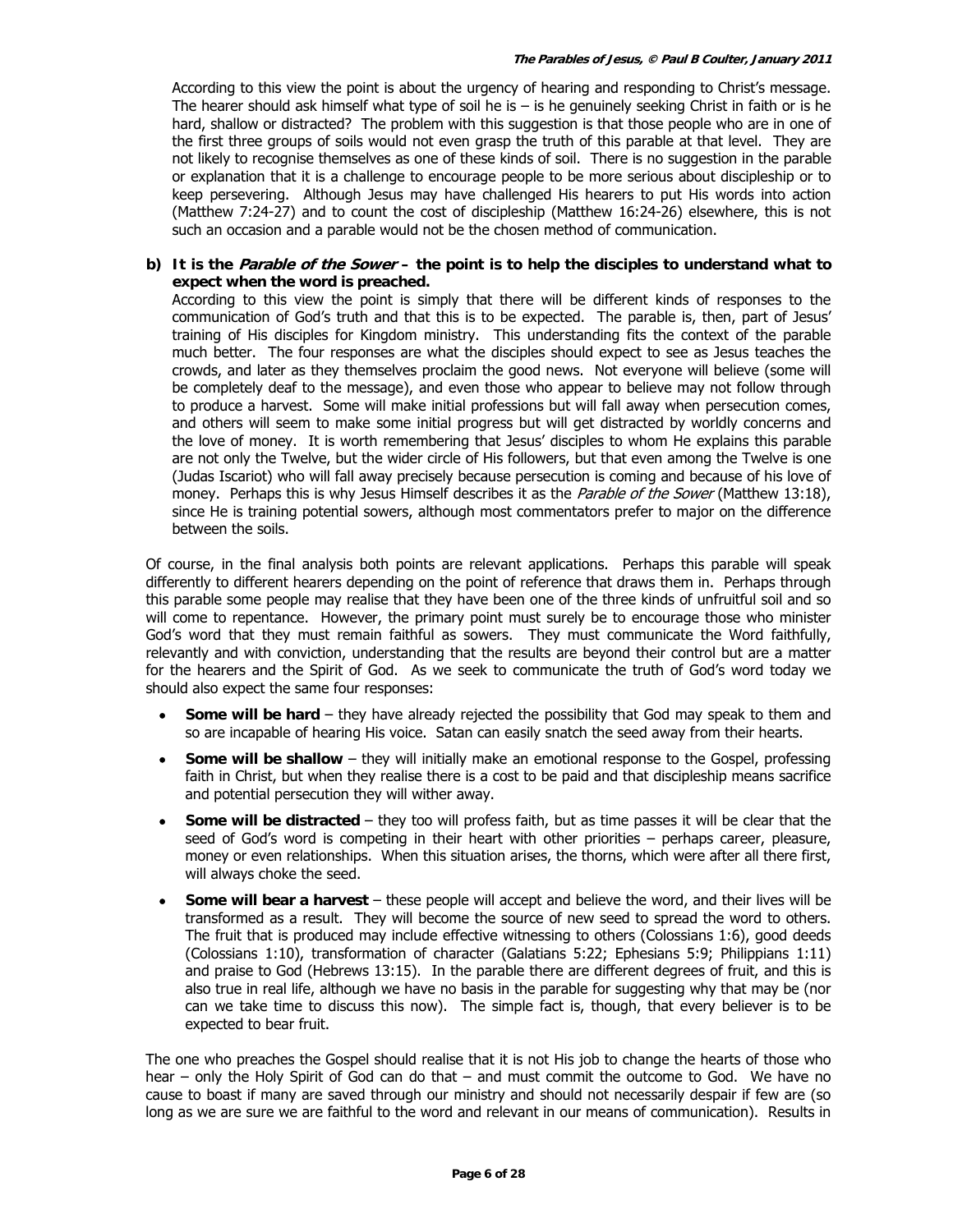God's Kingdom do not depend on our technique but on the power of God's word at work in the good soil of believing hearts. Too much preaching today leaves the word of God on the periphery or focuses on experience and opinion. It is the word that is the source of power and our preaching must always be preaching of the word!

Two further questions may be asked about the application of these truths:

#### **(i) Which of the soils are truly "saved"?**

Some have suggested that only the good soil represents a person who is truly saved, while others have suggested that all but the first one were genuine believers since the seed grew at least initially. All are agreed that the first soil (the hard ground on the path) must represent people who are not truly saved at all (since Luke 8:12 makes this clear). Of course our position on this matter also depends on our theological position regarding eternal security  $-$  is it possible to be saved and lost? I am convinced that only the fourth soil, which bore the harvest, represents the regenerate, those who are true disciples of Christ. This understanding is best in keeping with the New Testament expectation that all true believers will persevere (perseverance and transformation is the evidence of salvation), that all true believers will bear fruit (John 15:5) and that true faith will necessarily show itself in deeds (James 2:26). Comprehending this fact should cause us to reevaluate our approach to evangelism. We must understand that not everyone who professes faith in Christ (or who prays a prayer) will be genuinely saved. The last three kinds of soil could not be distinguished from one another initially, and in fact the shallow soil may have looked at first like the most promising as the plant sprouted up quickly. When we have evangelistic meetings we must not be too quick to say that  $x$  number of people became Christians, as some who "come forward" or "raise a hand" may not even intend to profess faith and may simply have questions. Even among those who do appear to be genuine and profess faith some may not truly have believed.

Of course we must exercise wisdom in these matters, and in the final analysis we will not be the judge (as we will see in later parables it is only in the final judgement that all will be made clear). Often we must baptise people and accept them into church membership on the strength of their profession (Scripture gives us no warrant to wait until they show fruit before we do this), but we must always expect that some (perhaps even those who seemed to believe with great joy at first) will later fall away, showing themselves to have been the shallow or thorny ground (this is one reason why church discipline is vital). How often are we shocked when people fall away as if it was unexpected to us? How often do we practice unbiblical models of evangelism and conversion? Let us base our practice on the realities of Kingdom ministry as Christ presents them in this parable.

#### **(ii) Is the parable also relevant to the responses believers make to the word?**

I maintain that the primary application of this parable is to evangelism – the four responses are responses we will see among different people as they hear the gospel. However, the principle of different responses could also be extended to consider how we respond to every aspect of God's truth as it is proclaimed to us. In every case we must be sure to respond in faith and to follow through in obedience as God gives us strength. Although this is a valid point, it is not the immediate message of this parable and there are better Scriptures to turn to for an emphasis on the response of believers to the word of God.

### We can, therefore, summarise the point of this parable thus:

#### **Kingdom ministry is the faithful teaching of God's word, which will result in different outcomes depending on the condition of the heart of the hearer.**

So, then, we must keep on going in sharing the good news about Jesus even when the results are mixed with confidence that God's word is living and active (just like seed) and can transform lives.

### **A modern-day equivalent?**

The following story is an attempt at an up-dated version of the *Parable of the Sower*, with the same four responses that Jesus spoke of. We could call it The Parable of the Telesales Pharmacist:

Gavin was just a final year pharmacy student. He didn't own a huge company or have lots of qualifications, but he knew that he had discovered something special. He had stumbled upon it by accident when he was working on a practical project for his course. At first he could hardly believe it,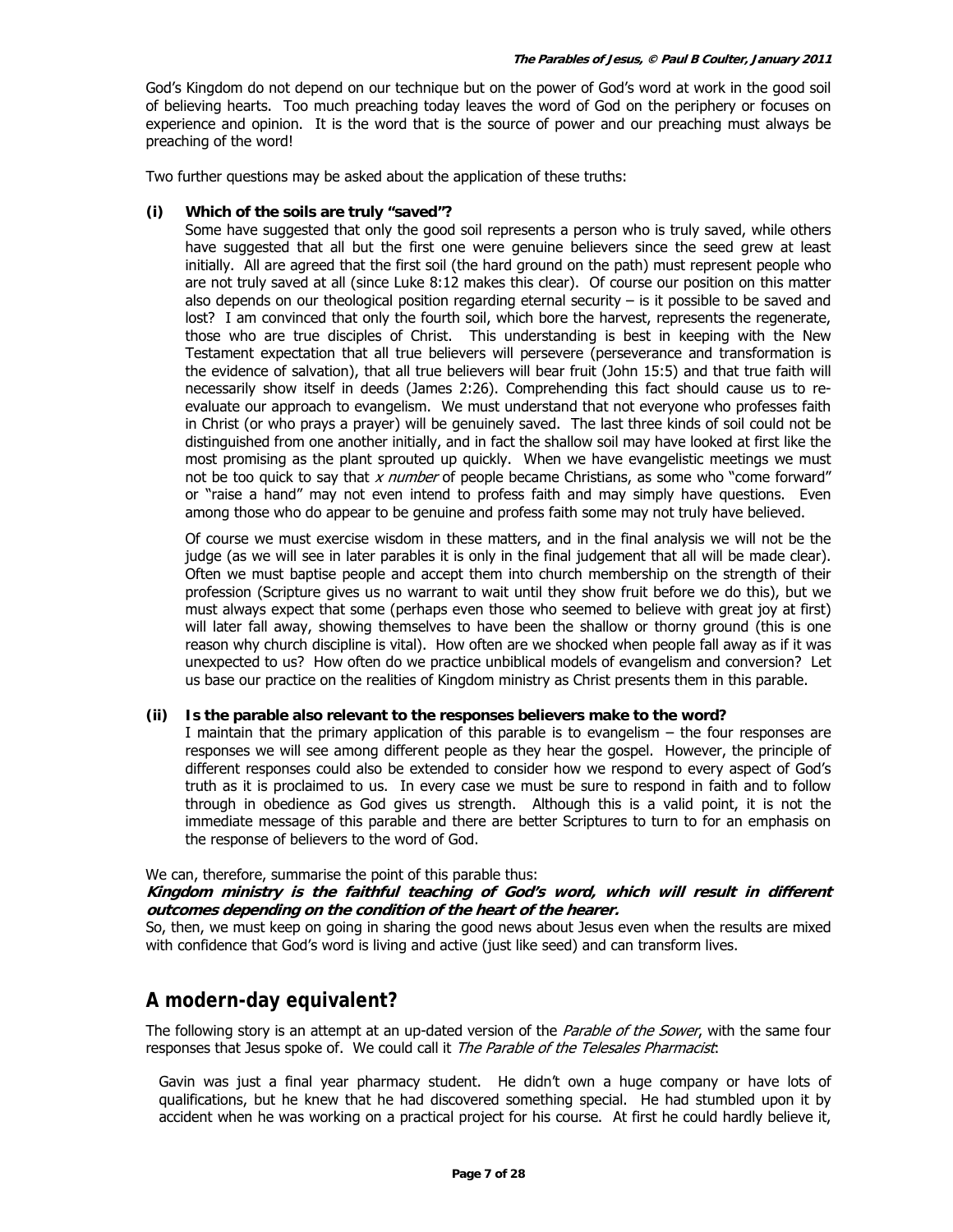but when he tested it on his aging grandmother he was convinced. Within days of beginning the course of drugs she began to loose the wrinkles from her face and she was able to straighten up and walk without the stick that had been her companion for the last ten years or so. She even persuaded several of her friends to try it, and the results were overwhelmingly positive. Gavin had discovered an antidote to aging! It wasn't even that expensive or difficult to make. He wanted to make it available to people at the lowest possible price, just enough to cover costs, and he knew that any drug company he approached would just want to make a killing on it, so he came up with the idea of selling it through direct telephone sales. He got out the phone book and began to dial each number in turn, asking for the owner of the house.

 Gavin dialled the first number, and he could hear that someone had answered. He began to say, "Hello, could I speak to the owner of the … beep …" Before he could even finish the question the anonymous person at the other end hung up. They had been sufficiently annoyed with cold callers before not to even begin to listen.

 "Oh well," Gavin thought, "I'd better try again". The second call went decidedly better than the first. A pleasant sounding lady answered, and she listened as Gavin explained the nature of his new product. Gavin explained, "It could help you to live thirty, sixty or even one hundred years longer". "Really?" asked the lady excitedly, "I simply must have it. I'm so excited – this is what I've been waiting for. When can you deliver it?" "Well," Gavin replied, "I could have a batch ready tomorrow, but I would really need to receive payment before I post it out to you. We've tried to keep the cost as low as possible, and a full course only costs one thousand pounds". "Payment?!? One thousand pounds?"?" exclaimed an indignant female voice, "Who said anything about paying? If it isn't free I'm just not interested!" "But, it's really worth it – only one thousand pounds for an extra 30 to 100 years of life", Gavin exclaimed, but by the time he had finished the sentence the line was dead.

 Gavin felt like giving up. He had invested all his savings in this product, and it really worked! It hurt him to think that people weren't even prepared to pay £1000 to have it. If only they could understand the real value. He decided to try one more time. He dialled another number and this time a man answered, and to Gavin's surprise he was interested. Gavin was quick to mention the cost up front this time, afraid that the man would be put off, but the response was very different from the lady: "Only £1000? That's only about … 10 to 30 pounds per year of extra life! Sounds great: I'll take it". "Great," said Gavin, "Now I have to explain that there is one serious interaction with this new drug. On its own it has no known side effects, but if you take it together with even a small amount of alcohol the result may be serious liver failure". "What?" an angry male voice said, "No alcohol? No way!" The sound of the receiver crashing down almost deafened Gavin. He couldn't believe that this man could care more about being able to have a drink or two than living longer and healthier.

 Exasperated, Gavin phoned his granny: "Nan, it's pointless, no one wants to buy my drug. If only they would take it their lives would be so much better. But it just won't work: I'm going to give up". There was a brief pause, just long enough for Gavin to identify the music of The Blue Danube playing in the background. Then his grandmother, sounding only slightly breathless, replied: "Never, ever give up! Some will take it. They will pay the price, quit the booze and finish the course, and they'll be waltzing when they're 100 just like me!"

By considering this story we can illustrate further the principles of interpreting parables. If this was an allegory you would be trying to figure out the meaning and significance of each of the following:

- Who is Gavin and what does his name signify?
- Who is the grandmother?
- What is the grandmother's stick?
- Why did Gavin decide on telephone sales?
- What is the significance of the £1000 price tag for the drug?
- Why the different amounts of extra life (what do these three figures represent)?
- What does the grandmother's waltz represent?

To try and analyse all of these details would be pointless, since I can tell you that there is no definite answer (I didn't assign a special meaning to any of them when I wrote this story – they are simply details to flesh out the story) and would also lead to you missing the whole point! This story is meant to illustrate something about the nature of gospel ministry. It should draw you in for two reasons:

- Because you have experienced cold-callers on your telephone before (just as Jesus' hearers were familiar with the process of farming)
- Because you live in a society that is deeply troubled by aging (just as First Century Galilee was deeply concerned about effective farming).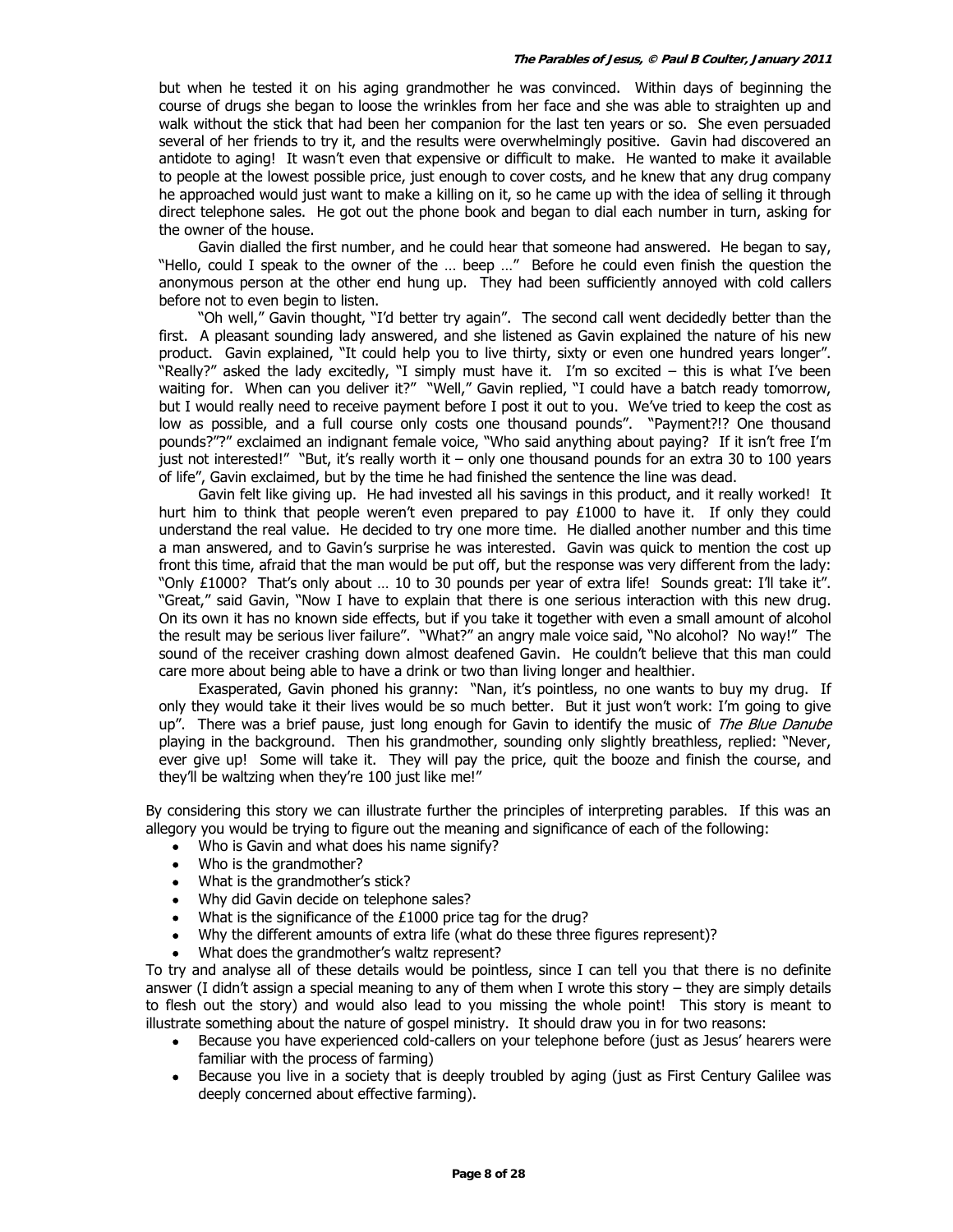The simple fact is that Gavin's drug, just like the gospel, works. His challenge is to get the message across to others. If it's going to be effective for them they must pay the price, quit alcohol and finish the course. Gavin comes across four responses:

- His grandmother and her friends they take the drug and reap the benefits. Gavin's grandmother predicts that others will follow.
- The first person he called refused to even listen. This person was hard they had made up their mind already.
- The second person listened and was excited to begin with but when she realised there was a cost she gave up interest.
- The third person he is about to buy it when he realises that he would have to give up alcohol to take the drug. Put simply, something else was more important to him (the fact that it is his right to drink alcohol is not intended to be a reference to real life and the gospel).

The responses don't depend on Gavin's delivery or the efficacy of the drug but on the prior attitudes of the different people he called.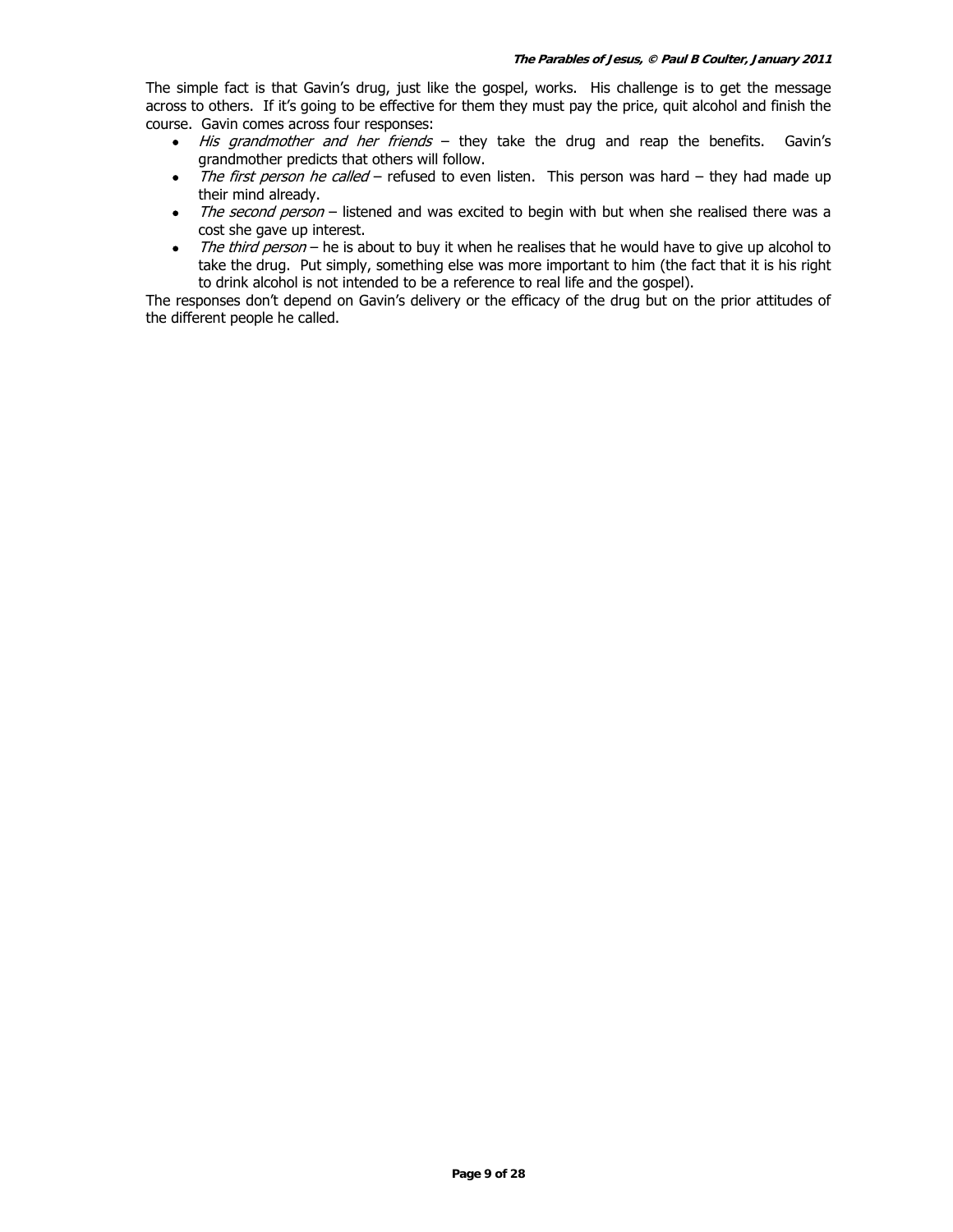# The Parable of the Weeds

Matthew 13:24-30, 36-43

This is the only other parable in addition to *The Parable of the Sower* for which we have an explanation in the words of Christ. Indeed in Matthew's Gospel it comes immediately after The Parable of the Sower. Of course, Christ may have explained many other parables to His disciples (Mark 4:34 seems to suggest that He did explain most or all of the parables in private to them), but these are the only two for which the Spirit led the Gospel writers to record His explanations.

### **"***The Kingdom of Heaven is like* **…"**

Unlike The Parable of the Sower, Jesus introduces this parable with the phrase that prefixes most of the parables: "The Kingdom of Heaven is like ..." It should be noted that Matthew uses the word "Heaven" where Mark and Luke use the phrase "Kingdom of God", but the two phrases are synonymous. It has been suggested that because Matthew was writing to an audience of largely Jewish believers he avoided using the name of God too freely as this would have been sensitive to his readers, whereas Mark and Luke's largely Gentile readership would not have struggled with this. Again we must remember that this phrase does not mean that the Kingdom of Heaven is like the item that comes immediately after it (in this case that would mean the Kingdom is like the man in the story) but that the parable as a whole is going to teach them something about the nature of the Kingdom.

### **The story**

In this parable we meet a sower again. He owns a field, and he sows "good seed" in it. However this farmer had an enemy and under the cover of darkness "*while everyone was sleeping*", he came and sowed weeds (presumably the darnel plant that looks similar to wheat until the ears of grain appear) among the wheat and then left. Eventually the wheat sprouted up and formed ears and the weeds appeared in among it to the surprise of the farmer's servants. They ask their master where the weeds came from, and he seems quite aware that this was a deliberate act of sabotage by his enemy. The servants ask if they should go and pull the weeds out, but the farmer knew that this would only risk losing some of the wheat and so he told them to leave both growing side by side in the field until the harvest time. Then he would tell his harvesters to collect the weeds first, tying them in bundles to be burned, and then gather the wheat into his barn.

### **A common misunderstanding**

This parable has often been explained as referring to the Church. The suggestion is that the field is the visible Church (or the Kingdom of God) and that within it there are both true believers (the wheat) and false believers (the weeds). The point of the parable would then be to explain that this state of affairs is inevitable, and presumably that church leaders should therefore not try to achieve a local church consisting only of true believers, but that Christ will resolve the problem in the final judgement. Now, it is true that there are true believers and people who have made a false profession of faith in Christ, and it is certainly true that the visible church (or organised local churches) includes both, but there is one major problem with this reading of the parable: it doesn't fit with Jesus' own explanation of the parable! To use this parable as a justification for inaction from church leaders about a mixed membership of the church would be to distort its meaning and to ignore everything else that the New Testament teaches about church membership and leadership.

### **Jesus' explanation**

Christ's explanation of the parable happens in a private house in response to the disciples' question, "Explain to us the parable of the weeds in the field" (v36). The Lord explains the following points of reference (v37-39):

• The sower – the Son of Man (Jesus)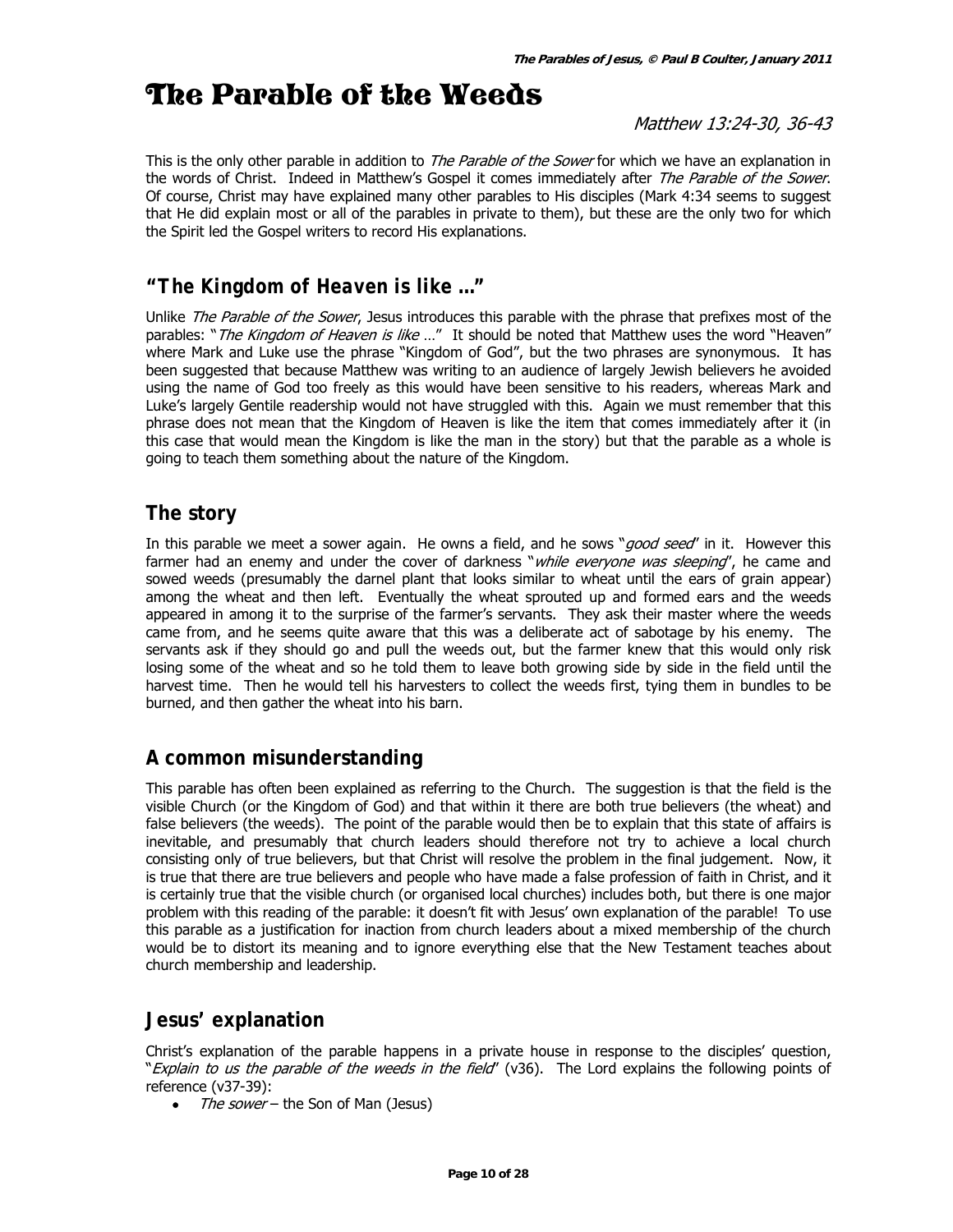- The field the world (not the Church or the Kingdom as in the explanation above)
- The good seed the sons of the Kingdom
- The weeds the sons of the evil one
- The enemy the devil
- The harvest the end of the age
- The harvesters angels

Then Christ continues to explain the significance of the final judgement at the end of the age. The Son of Man (Jesus) is the judge and He will send out His angels as agents of the judgement. It is worth noting that this parable speaks of Jesus in divine terms as He is the owner of the field (the world) and the judge, and the angels are described as "His angels". In the final judgement the angels will weed out of the field "everything that causes sin and all who do evil" so that only the sons of the Kingdom remain. The ones who are weeded out will face judgement and punishment, described as the "*fiery furnace*, where there will be weeping and gnashing of teeth", and the sons of the Kingdom, also described as "the righteous", will be left to "shine like the sun in the kingdom of their Father". Christ ended this explanation with a challenge to understand and apply its truth: "He who has ears, let him hear".

### **The Point**

This simple parable has several challenges for the hearer, but it is essentially (as all the parables are) a lesson in the nature of the Kingdom of God. Although there is a sower and seed in this parable, we must not expect that they represent exactly the same realities or must function in the same way in this parable as in *The Parable of the Sower*. There is no mention of different soils or of different degrees of fruitfulness in this parable, and the message of the story is different.

### **Two competing fathers**

According to this parable there are two competing fathers in the world – God and the devil. Citizens of the Kingdom of God are described in the parable as "sons of the Kingdom" (v38) and later God is described as their Father (v43). Christ is speaking of the new privilege of those who believe in Him to be called the children of God (John 1:12) and the new relationship that believers have with God as Father expressed in the Lord's Prayer (Matthew 6:5-15). On the other hand, those who are described as weeds are called the "sons of the evil one". This language seem challenging and perhaps even offensive to our modern ears, but Christ elsewhere described those who did not believe His message as belonging to their father the devil (John 8:44), and the Scriptures are clear in describing the conflict between two Kingdoms, elsewhere described as the dominion of darkness and the Kingdom of the Son (Colossians 1:13). There is a real spiritual battle in our world, and Satan is active in leading as many people to destruction with him as he can. Those people who do not know God through Christ Jesus are spiritually dead, lost, blind, children of the devil. They may not realise it, but they will share in his inheritance, which is judgement. There are only two allegiances (Luke 11:23). Once again we must remember that any parable is limited in its description of ultimate realities, and this parable does not explain how a person becomes a "*child of the Kingdom*", which is a supernatural transformation of the nature just as transforming one type of seed into another would be. It would be beyond the limits of this parable to talk about whether people are predestined to be either wheat or weeds or to what degree this depends upon their own choice, and we must look elsewhere in Scripture to reach a firm conclusion about those questions.

### **The Kingdom is "now but not yet"**

The disciples had expectations that Christ would initiate the Kingdom of God, but for them that meant He would march into Jerusalem, overthrowing the Romans, and anyone else who got in the way, and establish His reign from the holy city extending right across the world. This parable presents a very different view of the Kingdom. It will not take over the world, but will grow within the world side by side with the work of Satan until the final judgement. Christ is preparing His disciples, if they have ears to hear, for the nature of His Kingdom. As we read further in Matthew's Gospel, however, we discover that they were apparently unable to grasp this fact. The New Testament presents the Kingdom of God as "now but not yet". The Kingdom entered into our world in the person of Christ, who declared that "the Kingdom of God is near" (Mark 1:15). It spread as first Jesus (Matthew 5:1) and later the apostles (Acts 28:31) taught people how to enter the Kingdom and live as its citizens. So, the Kingdom is present now in the lives of those who have trusted in Christ (Luke 7:21). Our aim is to live as its citizens bringing its values in whatever aspect of this world we have influence. Despite this, the Kingdom has not yet been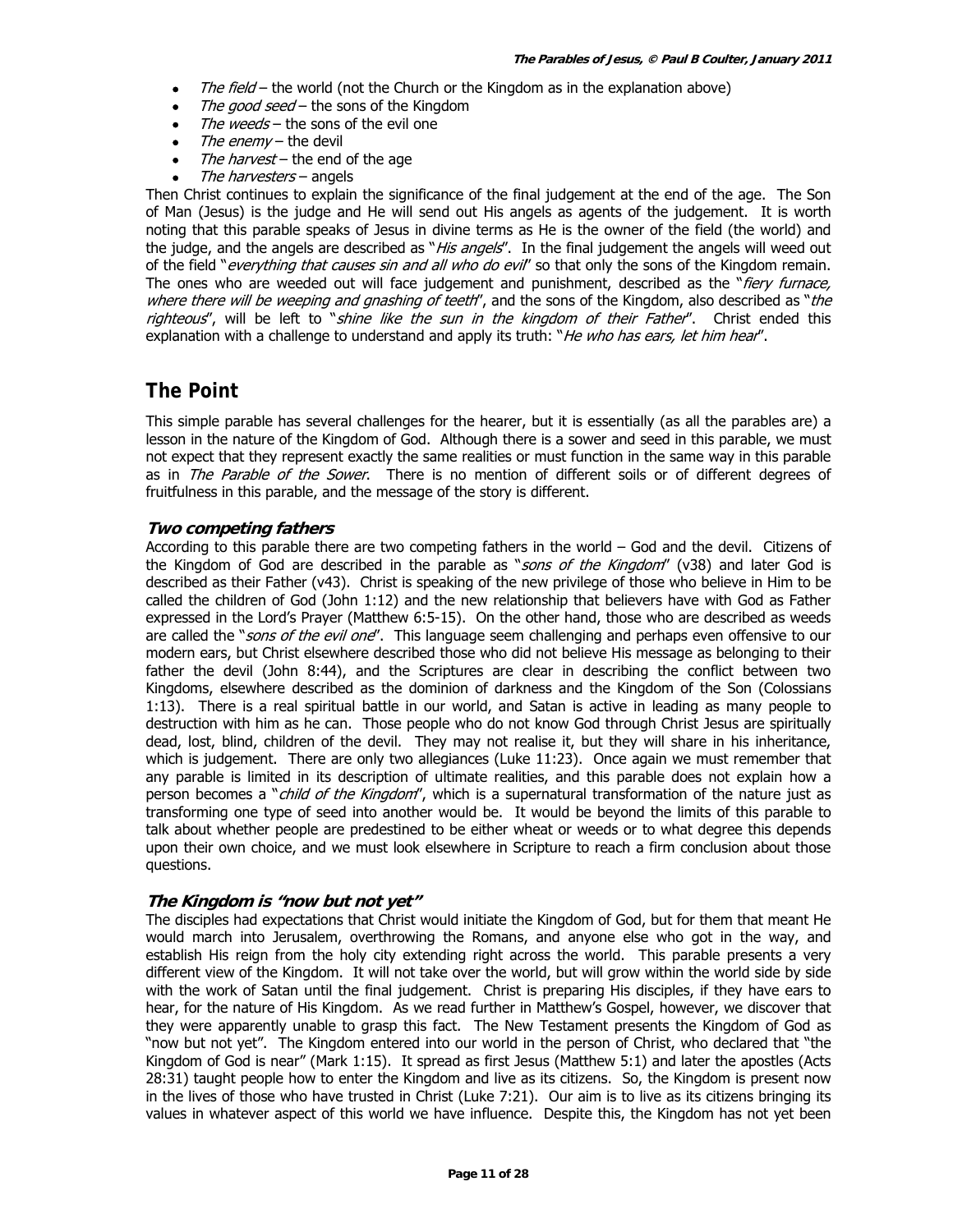revealed in its fullness. There is a day coming when the Kingdom will fill the earth as the Old Testament promised (e.g. Daniel 2:35, 44), but this depends upon the personal return of Christ in power.

In the past few decades there has been a movement, largely among Charismatic believers, that claims that the church will grow stronger and more influential in the world until it effectively establishes God's Kingdom on earth either through the systems of human government or through a widespread influence in society. Only then will Christ return to take up His place as the head of that government. This view may be called Postmillennialism because they believe that Christ will return after the Millennial Kingdom has been ushered in. This concept does not fit with *The Parable of the Weeds*, where Christ is clear that the Kingdom will only be separated out from unbelieving human society in the final judgement. If the postmillennial view was correct, the wheat would have choked out the weeds so that only wheat was left at the time of harvest. Interestingly, postmillennial views can be seen in a number of Christian choruses, especially some written and popularised in the 1980s (for example Dave Bilborough's An Army of Ordinary People). We cannot discuss the merits of the alternative views about the Millennial reign of Christ (the term comes from the 1000 year period spoken of in Revelation 20), which divide into Premillennialism (the view that there will be a literal 1000 year Kingdom on this earth but that Christ will return in person first) and *Amillennialism* (the view that the 1000 year period is only figurative and represents the whole Church period from the ascension of Christ until His return in person).

### **Judgement Day is coming**

Although during this age the world will continue to be a battle place between two kingdoms, there is a day coming when God will judge. Often people ask the question, why does God allow so much suffering? We must be pastorally sensitive and supportive to those who are suffering, but this parable also helps us to understand the Scriptural answer to the question. Only when God's Kingdom is revealed in its fullness will there be no more sin, suffering or death, but God must wait for the right time to bring judgement so that His Kingdom will be complete. The wheat in the story had to bring forth its harvest before the time was right to send in the harvesters. In fact it was by the fruit it bore that the harvesters could identify which plants were weeds and which were wheat (presuming that the weeds were a plant whose leaves were similar to the wheat). God has appointed the day when Christ will return, and it is the perfect time. In the meantime, Peter tells us that He is being patient towards us, allowing time for people to turn to Him in repentance and so be saved (2 Peter 3:9). Although this world can be a painful place to live, God will not allow it to continue for ever. The day is coming when He will see that everything evil and that causes sin will be weeded out of His world so that He can return it to the perfect state He originally intended. Now is the day of grace when God's Kingdom continues to grow and develop, and we would do well to be sure that we are part of it.

Jesus was frank and honest in speaking about the reality of judgement and Hell, and this is something we often fail to be. We don't want to offend people and we find it hard to balance the love of God we have discovered with the fact that He must judge sin. The fact is that if there is no judgement there can be no Heaven. God must punish those who die unrepentant otherwise the world will always continue to be full of suffering and injustice. In the explanation of this parable Jesus speaks of "weeping and gnashing of teeth" for those who are cast outside the Kingdom. This is a common phrase in Matthew's record of Jesus' words (also found in Matthew 8:12; 13:50; 22:13; 24:51; 25:30), but it is in Luke that we understand its significance, which is the turmoil and regret of having missed out on the Kingdom while others are included (see Luke 13:28). The Biblical doctrine of Hell focuses at least as much on the pain of regret and bitterness of a choice to reject God as it does of God's judgement on unrighteousness. Hell is the choice of those who reject God and is best described as a place without the love and blessings of God. The fact is that this judgement is not motivated by a vindictive spirit towards those who are judged but a love for those who are saved and a desire to purify and preserve the Kingdom.

### **A modern-day equivalent?**

The following story is an attempt at an up-dated version of the *Parable of the Weeds*. We could call it The Parable of the Adware:

The Kingdom of God is like a man whose laptop wasn't running as well as it was supposed to because it had been infiltrated by Adware, software that used up processor power, created annoying (and some times rather offensive) pop-ups while he was browsing the internet and interfered with the running of some important programs. His friends told him about a brilliant new software called Judgement Day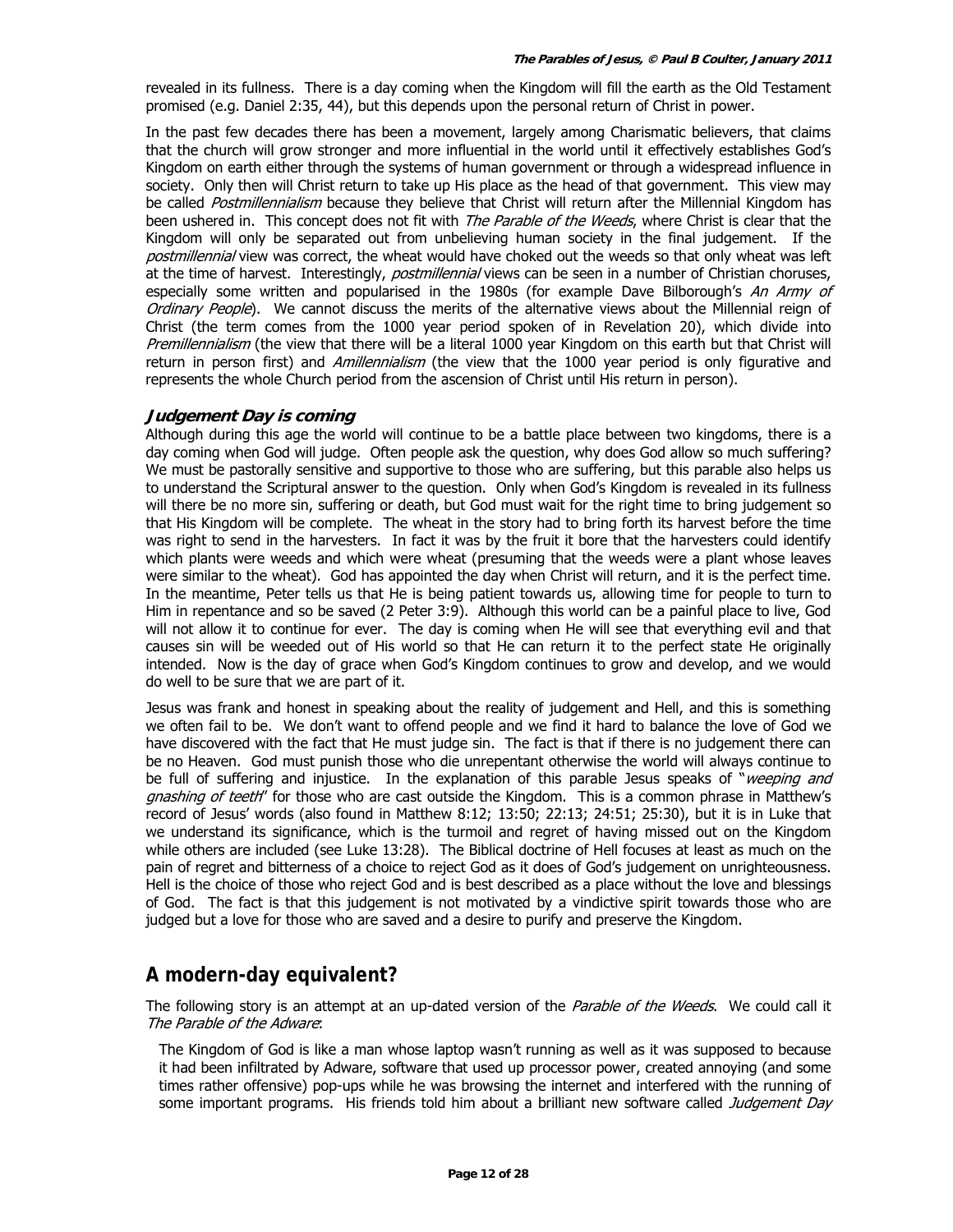#### **The Parables of Jesus, © Paul B Coulter, January 2011**

that would wipe out Adware from his system once and for all, but the problem was that he was working on a crucial, make-or-break project for his father's company, and he knew that the software would not only wipe out the Adware but some (if not all) of the files that were vital to the project. In fact, he even suspected that a rival of his father had designed the Adware to look similar to the files he was working on. He wasn't prepared to risk the future of the family business for the sake of getting rid of the inconvenience. He knew that one day he would complete the project and then he could save the results to his memory stick and set Judgement Day loose to cleanse his laptop. In the meantime he would put up with a few pop-ups and slower running speed, but nothing would compromise his ultimate goal.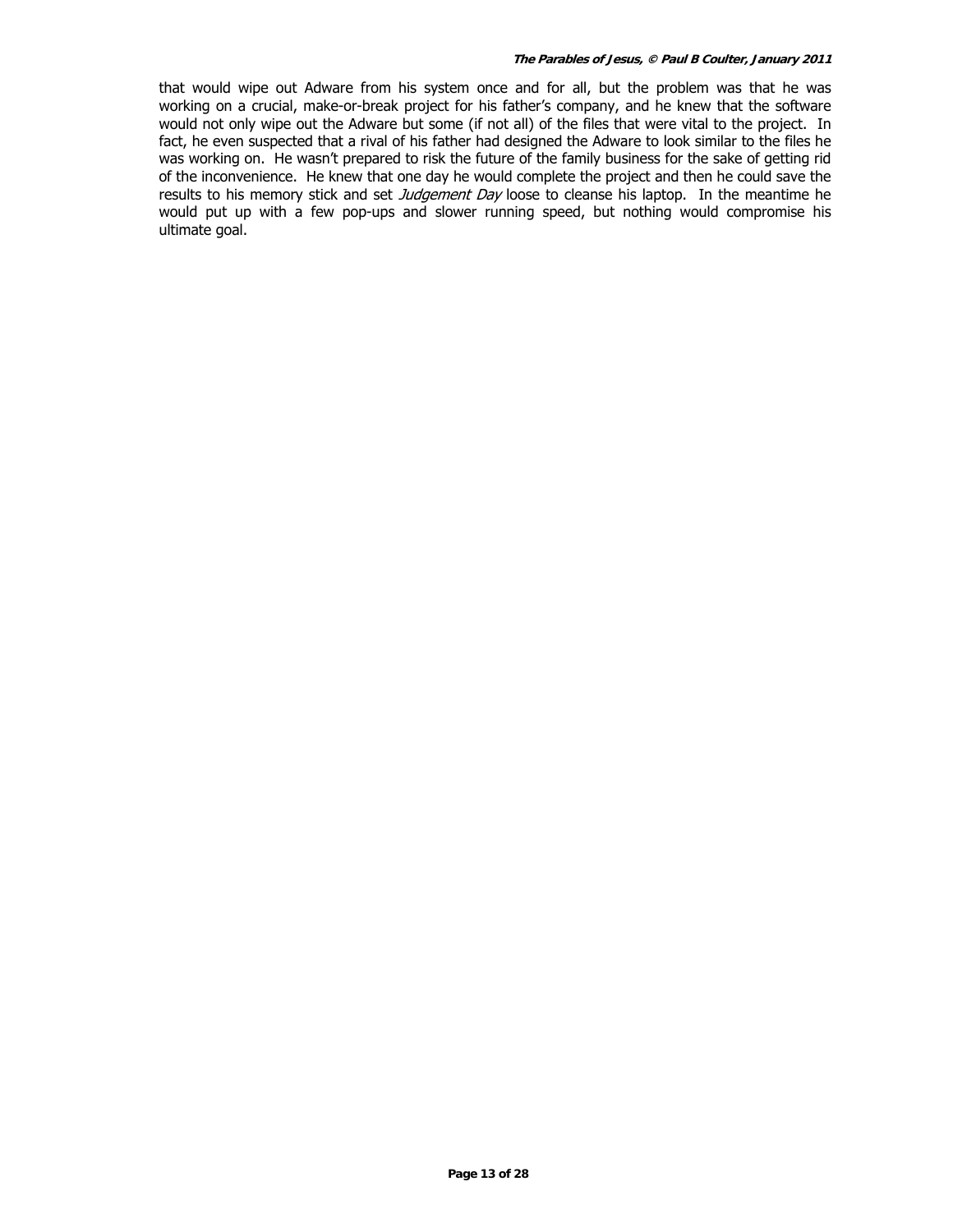# The Parable of the Growing Seed

Mark 4:26-29

In Mark's Gospel this is the second of three parables in Chapter 4, all of which include seed. These three are all lessons for the disciples in Kingdom ministry, and indeed it has been suggested that Mark's Gospel is at least partly intended as a manual for Christian discipleship. Jesus is preparing His disciples for the nature of the growth of the Kingdom.

### **The story**

The story tells of a man who scattered seed on the ground but then focuses on the seed as the man goes about his daily life, sleeping and waking. Meanwhile the seed sprouts and grows. The mechanism by which this happens is a mystery to the man (he didn't have a degree in plant biology!). The soil produces the corn by stages "all by itself", without any need for the man to intervene. He simply sows and then, when the crop is ready, harvests.

### **The point**

This simple parable has a clear point – the emphasis is on the fact that the growth of the crop is outside the farmer's control. It is a mystery to him (v27) and happened "all by itself" (v28). There is a clear application to Kingdom ministry. The responsibility of the evangelist is to preach the good news and to harvest the crop (we could describe this as following up those who are converted), but the growth is entirely God's work. It is the operation of the Spirit that brings spiritual growth, and this process begins unseen and then gradually becomes visible. Those who have had experience in evangelism and discipleship of others will be familiar with this principle. Often there is no initial evidence of an impact of God's word in the lives of people. In fact, they may initially appear hostile. Unseen, however, the Spirit is causing the seed of the word to germinate in their hearts. After a period it breaks above the surface and the growth becomes visible. Eventually it produces a crop. The same principle is explained by Paul in 1 Corinthians 3:6 where he says that one person plants the seed, another one waters it, but it is only God who makes things grow. This means that only God deserves credit and praise when a person comes to faith, but is also encouraging for the evangelist, as they know not to judge results by what is seen but to trust that the Holy Spirit is working in the lives of people. We must never fall into the trap of believing that what is seen is all there is.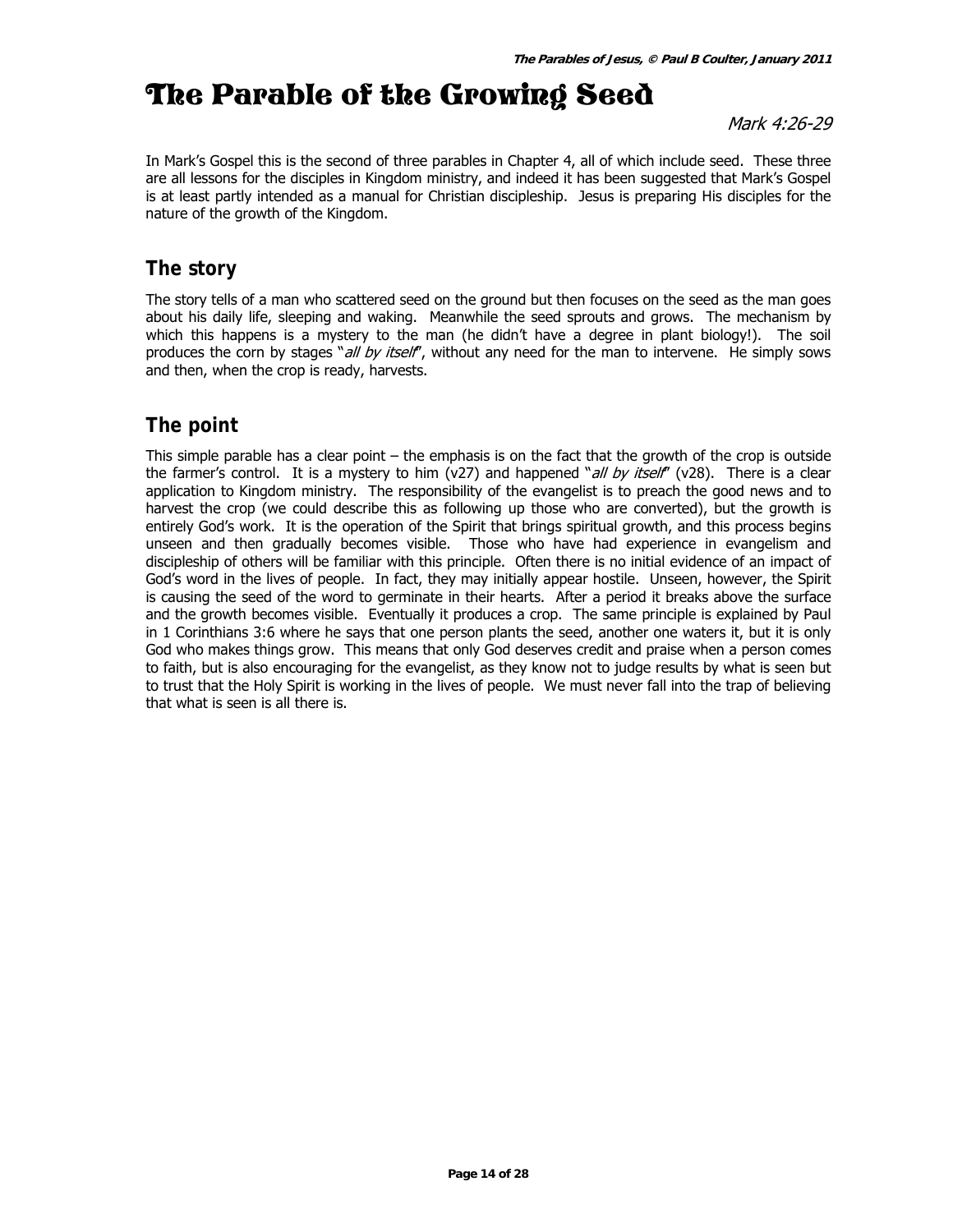# The Parable of the Mustard Seed

Matthew 13:31-32; Mark 4:30-32; Luke 13:18-19

This short parable occurs in all three synoptic Gospels with minor differences. In Matthew and Luke the seed grows into a tree, while Mark calls it a plant (literally a garden shrub). Mark also differs from the other two writers in that he describes the birds perching in the shade of the plant rather than specifically in its branches. Thee differences are minor details that don't actually conflict (a shrub is a small tree and the shade can still be in the branches) and don't change the meaning of the parable.

### **The story**

Jesus spoke of the mustard seed, which is very small (there were existing proverbs about the smallness of mustard seeds), but after it is planted grows to become a large plant (apparently up to around three metres tall) with such big branches that the birds of the air can perch in them (or in their shade in Mark's version).

# **The point**

This is another parable about the growth of the Kingdom. The point is that the Kingdom starts out very small, just like the mustard seed, but that it will grow to become large and impressive. The disciples, as ministers of the Kingdom, should not be discouraged if it seems small and insignificance compared with the Jewish administration or the mighty Roman Empire. As the proverb says, mighty oaks from little acorns grow.

Some commentators see an additional significance in the fact that Jesus speaks about the birds perching in the branches. They point back to Old Testament passages in Ezekiel 17:23 and Daniel 4:12, 20-22 that speak of the birds perching in trees which may well be representative of the Gentiles. If they are correct in making this connection (which may well have been clear to some of Jesus' initial hearers who were well versed in the Old Testament) then Jesus is foretelling the inclusion of Gentiles in the Kingdom of God. On the other hand this mention of perching birds may be simply a detail to emphasise the size and significance of the plant that grew from such a tiny seed.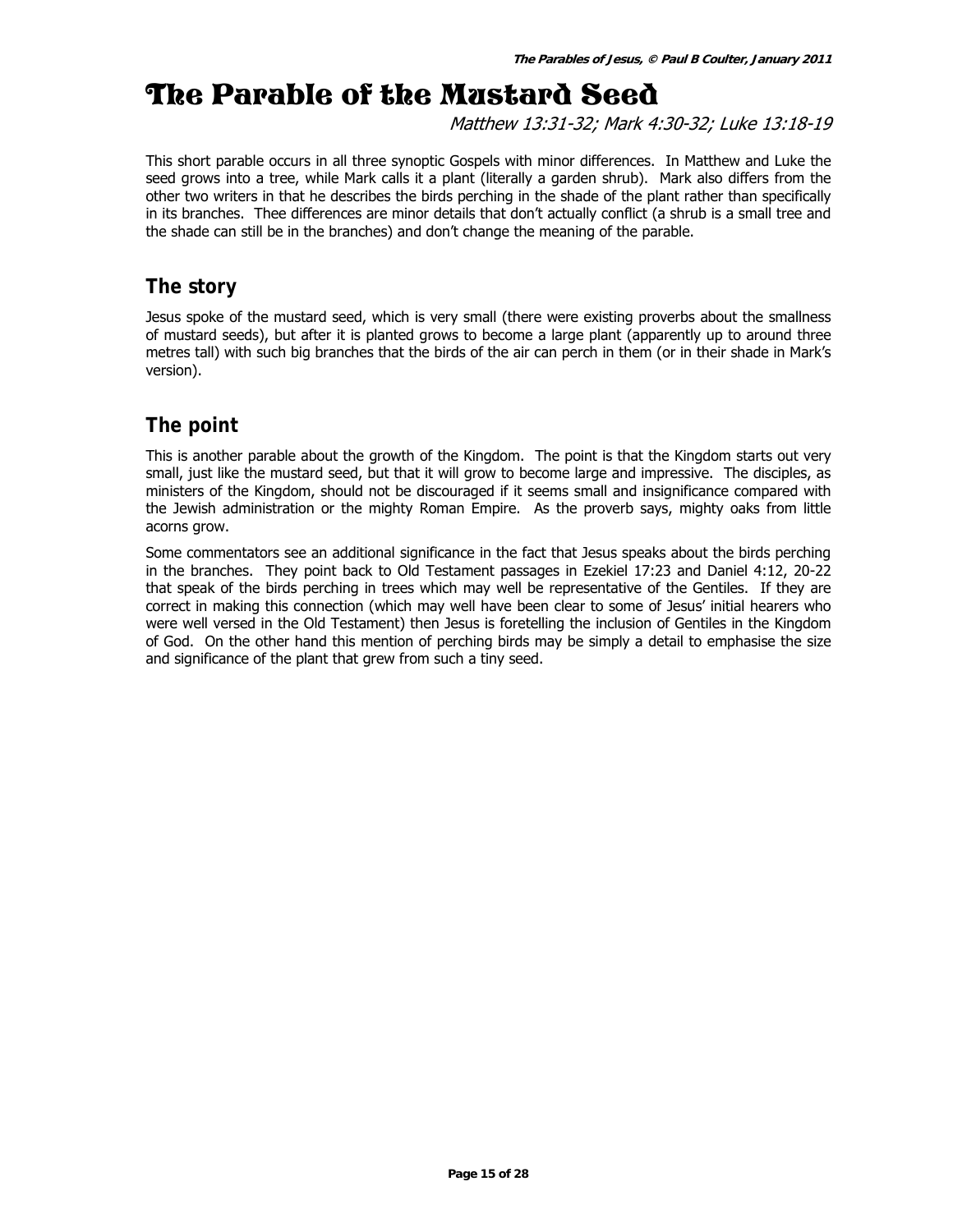# The Parable of the Lost Sheep

Matthew 18:12-14; Luke 15:3-7

This parable is found both in Luke, where it is the first in a trilogy of stories about things that were lost and found, and Matthew. In fact, these would appear to be two different occasions when Jesus told essentially the same story to emphasise the same key truth in response to two different sets of circumstances.

### **The story**

The story is of a man who owns 100 sheep. One of them wanders away (Matthew) and becomes lost to him (Luke). He leaves the remaining ninety-nine in the open country (Luke) on the hills (Matthew) and goes looking for the one that is lost. Matthew says that this one sheep, if the owner finds it, will bring him more joy than the other 99 that did not wander off, while Luke adds the details of the owner joyfully lifting the sheep onto his shoulders and carrying it home where he calls his neighbours to come together to celebrate.

# **The point**

The image of a shepherd (although the owner of the sheep is not explicitly called by this name in the story) was a familiar one in Jewish society. It was also a powerful image of God in the Old Testament Scriptures and of His care for His people (His sheep). This image is found with Messianic overtones in Isaiah 40:11, Ezekiel 34 and Micah 5:4. The Psalms also take up this theme in Psalm 100:3, 28:9, 80:1 and most famously of all in Psalm 23. It is likely that the Jewish hearers of Jesus' story would have made this connection to the Old Testament naturally, and indeed in the story the owner of the sheep does relate to God, or to Christ Himself. In both cases where this story is recorded there is a common theme that reveals the point of the parable: **individuals matter to God**. We know that He is not merely concerned with the group of people who will be His but with the individuals who make up that group. God is not prepared to simply "cut his losses" when it comes to human beings, but His love for them means that He will make every effort to rescue and to keep them. Although the basic point of the story is the same, the application is different between the two Gospels that include it.

### **Understanding the Parable: conclusion and context**

In the two accounts that record this story Jesus concludes with different statements. This is because of the two different contexts in which the story is set. In Matthew the story is told to the disciples, but in Luke it is to the Pharisees and teachers of the law. There is no reason to believe that Matthew and Luke invented these contexts and fitted the story into it, but is entirely probable that Jesus could tell the same story twice in response to different circumstances. These two occurrences of the same story illustrate for us how the context helps us to understand the pint of the parable.

### **Matthew's context: Jesus' little ones**

Matthew records Jesus' conclusion as: "In the same way your Father in heaven is not willing that any of these little ones should be lost". This is firmly rooted in the context of an extended discussion about the Kingdom of Heaven (remember that parables always have a lesson about God's Kingdom) that comes in response to the disciples' question: "*Who is the greatest in the kingdom of heaven*" (Matthew 18:1). Jesus uses a little child as an "object lesson" and speaks first about entering the kingdom through changing and becoming like a little child (v3). He then adds that the greatest in the kingdom is the one who humbles himself like a little child. Entrance to and greatness in the Kingdom of God is by the same means: repentance and humble, child-like faith in God. Jesus then continues to emphasise the importance of the least, most seemingly insignificant person in the Kingdom. He teaches that His people should welcome those who seem unimportant, because by doing so they welcome Him (v5) and then warns about the seriousness of causing one of His little ones to sin (v6), adding that we must take firm action to avoid those things that cause us to sin (v7-9). Then he tells us not to look down on His little ones because their angels are constantly before the Father in heaven (v10). This parable then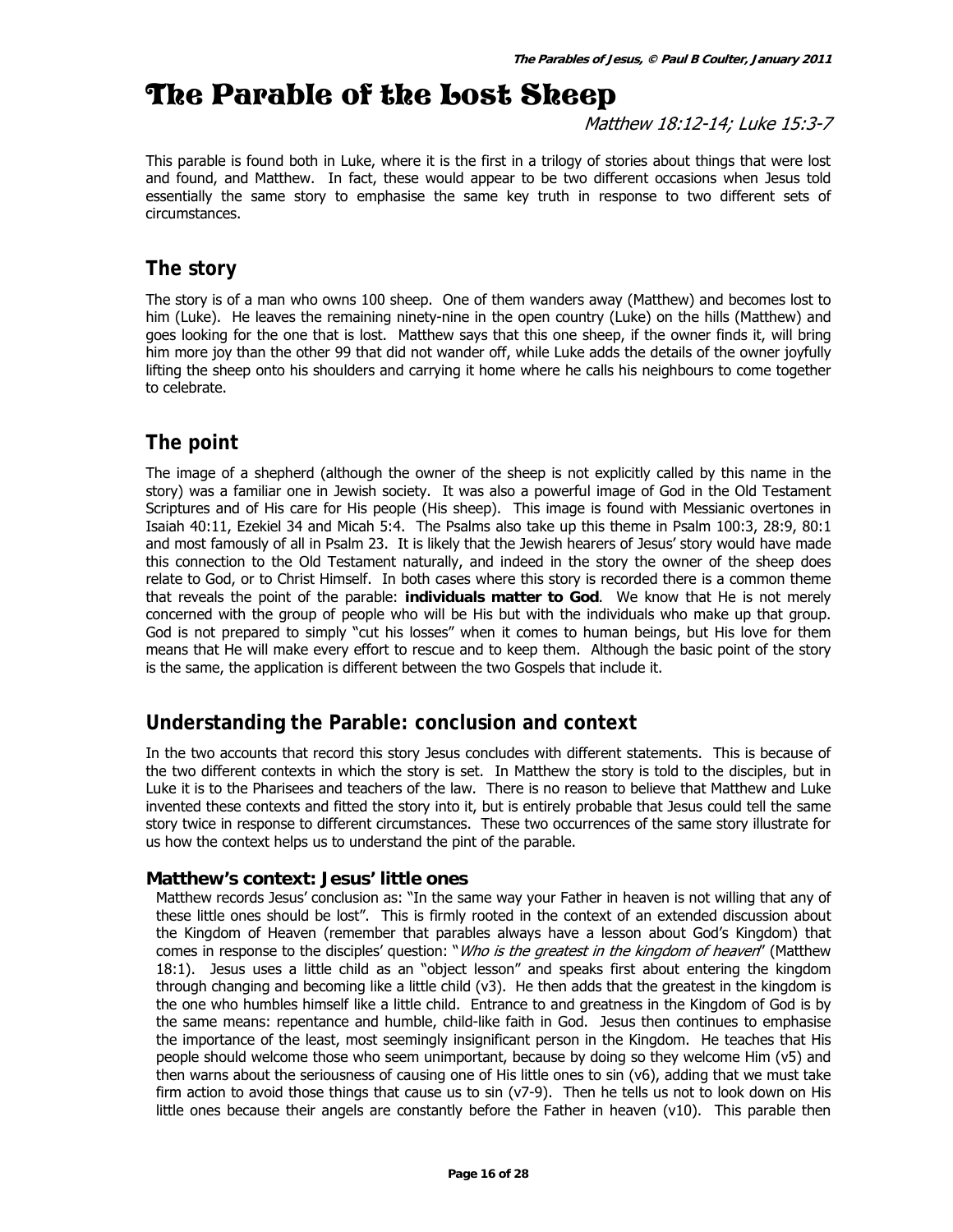follows. In this context and given the concluding statement it is clearly intended to emphasise the value of the little ones. They matter to God as individuals, and even though they may seem unimportant to others, God is not willing that any of them should be lost. In this context the parable emphasises God's love for those who are His and challenges the disciples as ministers of the Kingdom to care for the sheep in the same way that God cares for them. The story in Matthew, then, has parallels to Christ's allegory in John 10 of the Good Shepherd. The Good Shepherd cares for the sheep and lays down His life for them (John 10:11). Those who enter through the gate which is the Shepherd will be saved and will be kept as they will go in and out and find pasture (John 10:9). However, the application in the context where Jesus has been teaching the disciples about the impact of others on His "little ones" is also for them to consider how they will care for Christ's flock. There is a lesson here for these disciples who will become the leaders of the church: every sheep is precious and every effort must be taken to bring that sheep back if they wander away from the flock. God takes joy in His sheep and so should those who claim to be great in His Kingdom. Jesus is the great Chief Shepherd (Hebrews 13:20) and those who serve as under-shepherds must care for and protect the flock as they lead His sheep to the food of His word (Acts 20:28; I Peter 5:2-4). In Matthew, then, the application of the story is primarily **pastoral**.

### **Luke's context: welcoming sinners!**

Luke's trilogy of "lost and found" stories occurs in a context where the Pharisees and teachers of the law are muttering about the fact that Jesus welcomed sinners and even ate with them. This offended these people who had high respect for the law because they believed that these sinful people (described in Luke 15:1 as "tax collectors and 'sinners") were under God's condemnation and that to associate with them would contaminate the person with their sin. In response Jesus tells three stories beginning with *The Parable of the Lost Sheep*. Luke records Jesus conclusion to the story in this context as: "I tell you that in the same way there will be more rejoicing in heaven over one sinner who repents than over ninety-nine righteous persons who do not need to repent" (Luke 15:7). In this context the parable emphasises the love of Christ for those who are lost and challenges His disciples to consider the value to God of those who are lost in sin. Christ loved them enough to come into the world and seek and save them, ultimately through His death for them. We must not miss the point of the fact that the rejoicing is greater over the repentant sinner than over the ninety-nine righteous people who have no need to repent (v7). This is the shocking point for the Pharisees who could not have conceived that God's love for sinners may be so great. Sadly they did indeed need to repent of that most blinding of sins – pride and the self-righteousness it engenders – but they could not accept it. In Luke, then, the application of the story is primarily **evangelistic**.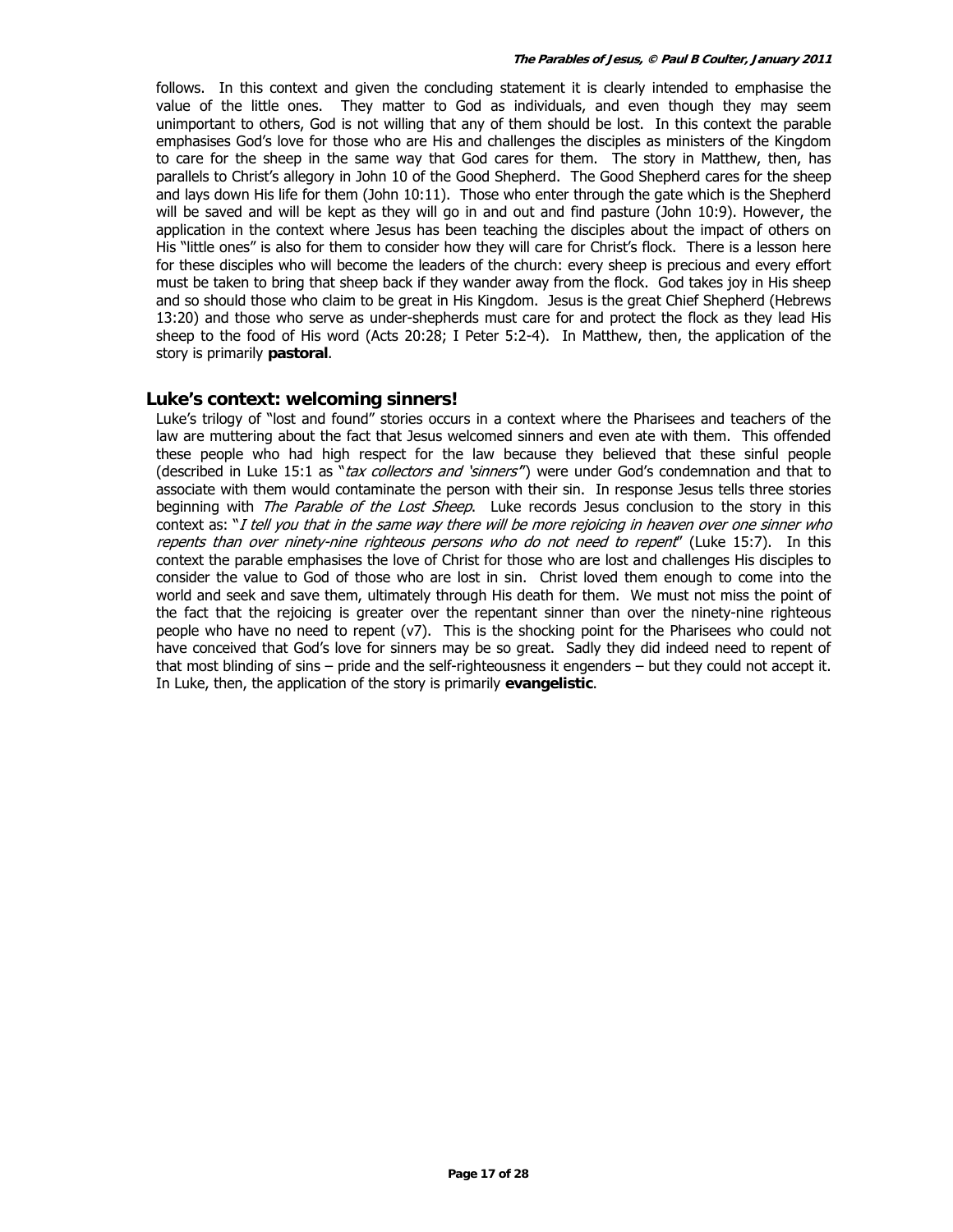# The Parable of the Lost Coin

Luke 15:8-10

This short parable is the second in Luke's trilogy of "lost and found" stories and is found only in Luke.

# **The story**

The story is of a woman who has ten coins (drachmas – each one worth around a day's wage). These may well form a special headdress that was a sign of a married woman, although Jesus does not specifically say this. It may alternatively have represented the family savings. In any case, the emphasis is on the fact that the woman has lost one of the coins and mounts a search operation. This included lighting a lamp and sweeping to floor. She diligently looks for the coin and when she finds it she calls her neighbours and friends to celebrate with her.

# **The point**

This story is set in the same context as *The Parable of the Lost Sheep*, and has the same emphasis. In both something was lost and someone searched to find it. Jesus explains the significance by a similar conclusion in v10 as he used at the end of the first parable in v7: "In the same way, I tell you, there is rejoicing in the presence of the angels of God over one sinner who repents". This story clearly illustrates the fact that parables are not simply allegories. There is really very little correlation between a lost coin, which is an inanimate object that bears no responsibility for the fact that it is lost, and a lost sinner, which is a living person who has responsibility for his or her sin. Likewise, the act of the woman finding the coin bears little similarity to repentance. The emphasis is on the woman's rejoicing, which parallels the rejoicing of God and His angels when a sinner repents. The story is a picture of joy that draws the hearers in and connects to their lives. We should connect into the story either with a sense of joy as we realise that we were lost but are now found or (as the Pharisees would have) with a sense of indignation that God could possibly rejoice at a sinner repenting.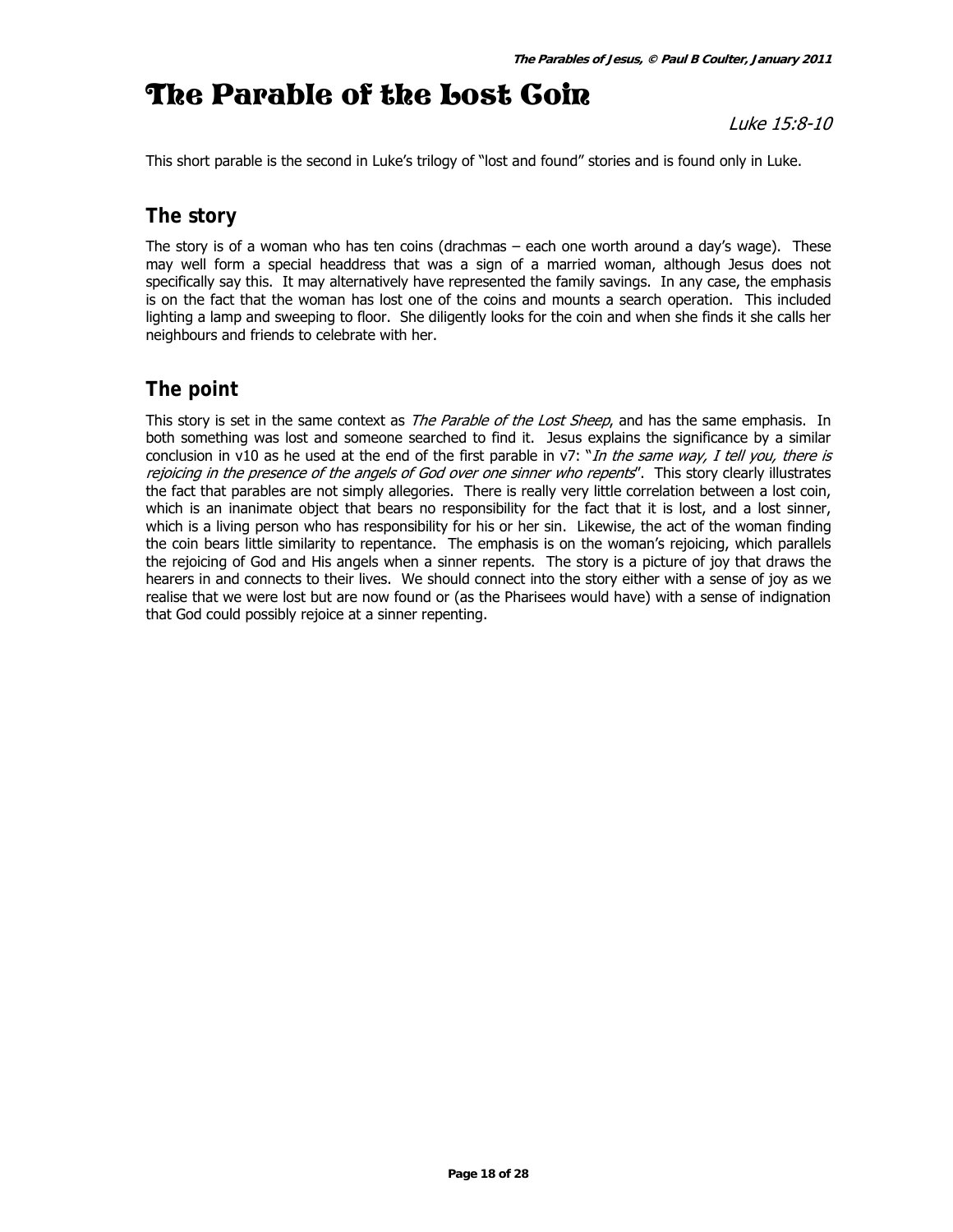# The Parable of the Lost Son

Luke 15:11-32

This parable is the third and last in Luke's trilogy of "lost and found" stories. It is one of the most famous stories Jesus ever told (probably ranking alongside The Parable of the Good Samaritan from Luke 10) and has even been described as one of the finest short stories ever written.

# **The story**

The story is of a man who has two sons. The younger of the two comes to him and demands his share of the inheritance, which would have amounted to one third of the father's possessions since the eldest son was entitled to a double portion (Deuteronomy 21:17). It was not unknown for the inheritance to be given to the children while their father remained alive if he decided to retire from managing the family's affairs, but the directness with which the son asks seems to imply disrespect. It is as if the son is saying: "I wish you were already dead". This lack of filial piety should shock us, but it was certainly deeply shocking in the Jewish culture. This son is clearly analogous to the "sinners", who counted God's inheritance (their position within the covenant community of Israel) as a worthless thing to be squandered. The son goes to a distant land and after he had squandered everything in "wild living" he ended up in the lowest of conditions – feeding pigs (a despicable job for a Jew) and even longing to eat their food himself if he could only have the chance. In this low point the son "came his senses". He literally repented as he remembered his father's home and how even the hired men in his father's house, who had the lowest position within the household, has plenty to eat. He resolved to return home, but did not expect to be accepted again as a son. The most he could hope for was that his father would hear his confession of unworthiness and sorrow for his sin (which was against God and His father – this is true repentance) and bring him in like a hired man. However, as the son approached the house, his father saw him at a distance (clearly the father had been waiting and watching for his return) and was "filled wit compassion for him". He did a most improper thing for a man of age and status – he ran in public to meet his son and threw his arms around him and kissed him. The son began the confession he had planned, but before he could reach his suggestion about becoming a hired man the father had interrupted him. Instead of criticism or judgement the father spoke words that indicated restoration and acceptance. He would have the best robe, a ring of status and sandals (slaves were barefooted but free men wore sandals). The fattened calf, prepared for a special occasion, would be slaughtered and there would be a feast. The son who was dead was alive – he had been lost but now was found.

Then, in v25 we have probably the greatest contrast in the story. The older son had not been present at the beginning of the celebrations. When he heard the music he asked the reason, and when he was told that his brother had returned he was angry and refused to go in (v28). The father showed the same compassion for him that he had shown for the younger son by coming out to see him. He even demeaned himself by pleading with him to come in and join the celebrations. But the son was indignant. His response indicates his real attitude. His years of service for the father had not been motivated by love, but had been "slaving". His obedience had been begrudged. He had only done these things to earn his own reward. He could not even come to call his brother his brother, but scornfully calls him "this son of yours" (v30). He casts aspersions on his brother, mentioning prostitutes for the first time in the story, and on his father, almost mocking him. The story ends with the father's words as he tries to explain to his resentful son that this celebration was their duty because of the bond of love for the brother. Had the father not treated the older son well? Wasn't he always with the father?

### **The sequence of three**

We must pause for a minute before focusing on the point of this parable to consider how the three parables of "lost and found" fit together as a sequence. Clearly the common theme is that in each there is a movement from lost to found and then the consequence of rejoicing and celebration. In the first two Jesus specifically connects this to the idea of rejoicing in Heaven when a person repents, but in the third this is implicit. The third story has the added dimension of the contrast with the older brother who feels hard done by and resentful. So, these three stories all illustrate a common point, but is there any significance beyond this in the choice of subjects of the stories or even the fact that there are three stories in the first place. We certainly can notice that there is a progression within the stories in terms of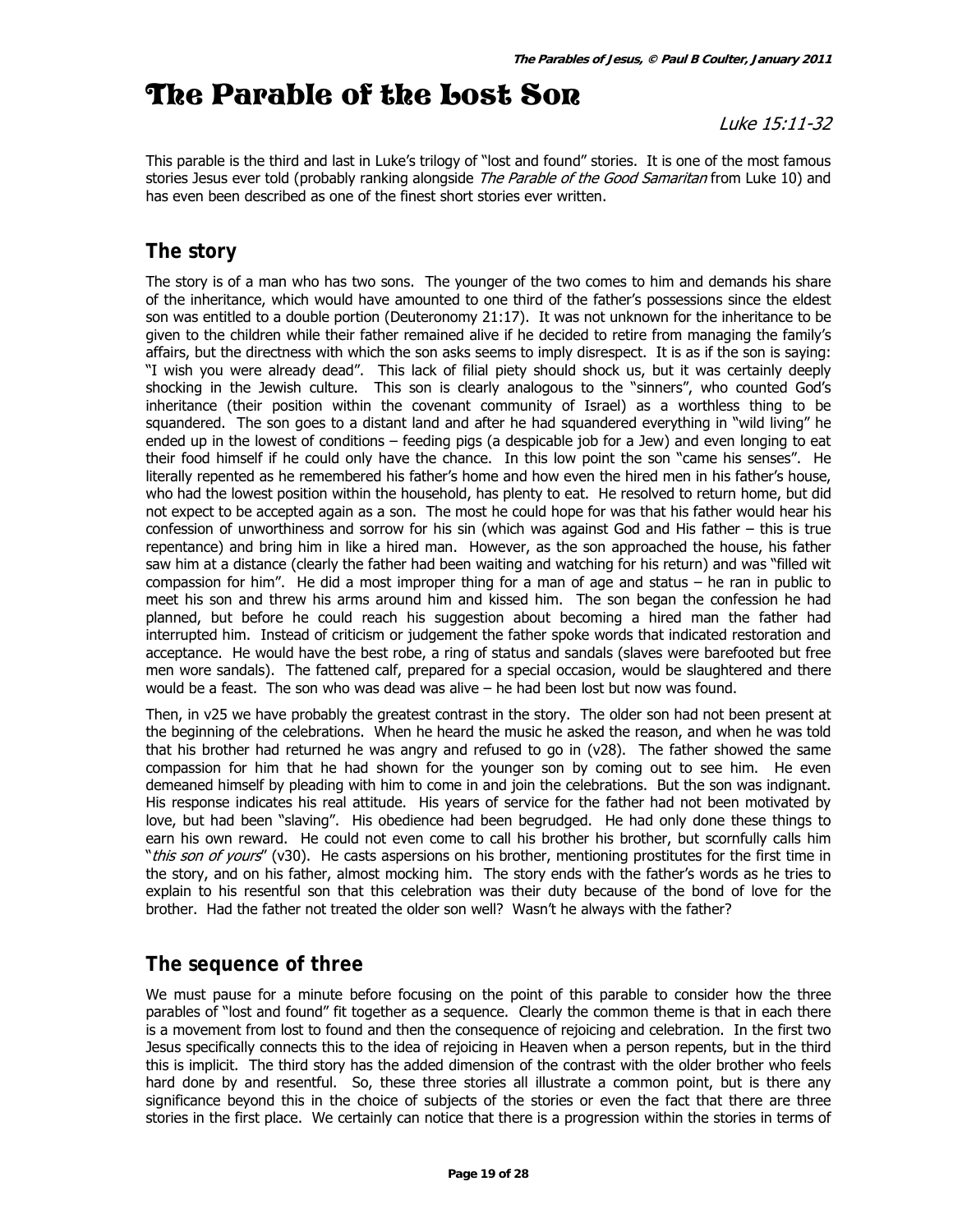the relative values of what had been lost. In the first story it is 1% of the man's livelihood (one sheep of one hundred). In the second it has risen to 10% (one coin in ten), and there may also be an added sentimental value if the coins were indeed part of the headdress that indicated the woman's married status. By the third story, however, the percentage is 50% (one son in two), but what was lost is also the thing of greatest value – a son and heir. Undoubtedly there is a sense of crescendo in these stories, as the hearer is drawn deeper in the stakes are raised. By the third story they have got the gist of it and the point is clear, but then Jesus drops the bombshell that is the ultimate point of all the stories by his contrast with the attitude of the older son. This point will be discussed below.

Other writers insist on trying to see further significance in the details of the story. For example, they draw out principles of three different ways the subjects of the story became lost (the sheep wandered, the coin was simply lost, the son rebelled), linking these to three different kinds of sin. This is unwarranted in the text itself and is actually quite dangerous as it could lead to wrong conclusions about the nature of sin and salvation. These parables are not meant as allegories explaining the nature of salvation, they are simply intended to emphasise the possibility of repentance and the rejoicing of heaven as a result and to rebuke the Pharisees for their self-righteousness. None of the stories contains a complete picture of repentance and of God's initiative in salvation. If we read only the first two we would conclude that salvation is entirely God's work and is not dependent on the response of the lost person, whilst the third story alone may leave us believing that repentance is entirely the decision of man and that God can forgive and restore simply on the basis of repentance with no need to do anything on His own account. Most importantly of all, none of the stories contain reference to the cross per se, although The Lost Sheep comes closest as the man risks danger to rescue the sheep. We must not aim to reconstruct a theology of salvation based on these parables alone.

One other suggestion about the sequence of three that I find quite appealing but which may well also be reading too much into the order is to link each story with a different person of the trinity. In this suggestion the owner of the sheep (often people describe him as a shepherd, although Jesus doesn't use this word of him) represents Christ, the Good Shepherd who seeks and saves what was lost (Luke 19:10) and the father in the third story represents the Father, who stayed at home but rejoiced when the repentant son returned. These references are relatively obvious, but if the Son is in the first story and the Father in the last, then can we see the Spirit in the second? Some have suggested that the lamp lit by the woman does represent the Spirit, who shines the light of God's truth into the sinner's heart. Although this explanation for the presence of a trinity of stories is appealing, I suspect that it goes beyond the intentions of Christ and Luke, and that the sequence is simply intended to create the crescendo effect I mentioned earlier. Nevertheless, I mention it as a point for consideration. Perhaps we will have to wait until glory to ask if it was actually intended in the text.

### **The point**

Now we come to the point of this most famous of parables and the pinnacle of the three stories. Amazingly, some commentaries on this passage and many sermons on it miss the final point altogether. They focus so intently on the "prodigal son" who was lost and found and the wonderful picture of God's compassion for the lost and the acceptance of the repentant sinner that he presents, that they miss the fact that Jesus' story continues for another eight verses after the "Meantime" of v25. It is true that the prodigal is a powerful representation of our position – we were lost and are found, dead but now alive. God in His mercy pardoned us and bestowed upon us a position of privilege that we had both squandered because of sin and despised because of our pride in ourselves. It is as the prodigal that we most readily enter into the story. However, we must remember who Jesus told these stories to. It was not to the tax collectors and sinners, but to their detractors, the Pharisees and teachers of the law (v3 specifically tells us that it was to them that He told the stories). These hearers were not intended to connect with the story as the prodigal but as the elder son.

In the first two stories Jesus has prepared the way. The hearers, if they took time to listen at all, would understand that the stories illustrate rejoicing over finding the thing that was lost. They could easily identify with the man who owned the sheep or even with the woman and her coin s these were everyday events. They would be shocked by the idea that God could be more joyous over the repentant sinner than over the sheep and coins that were never lost, but at least they could identify themselves as these things that were safe and secure in the possession of the master. They were faithful to God. And so it is at first with the third story. They would easily slip into sympathy with the elder son. He was not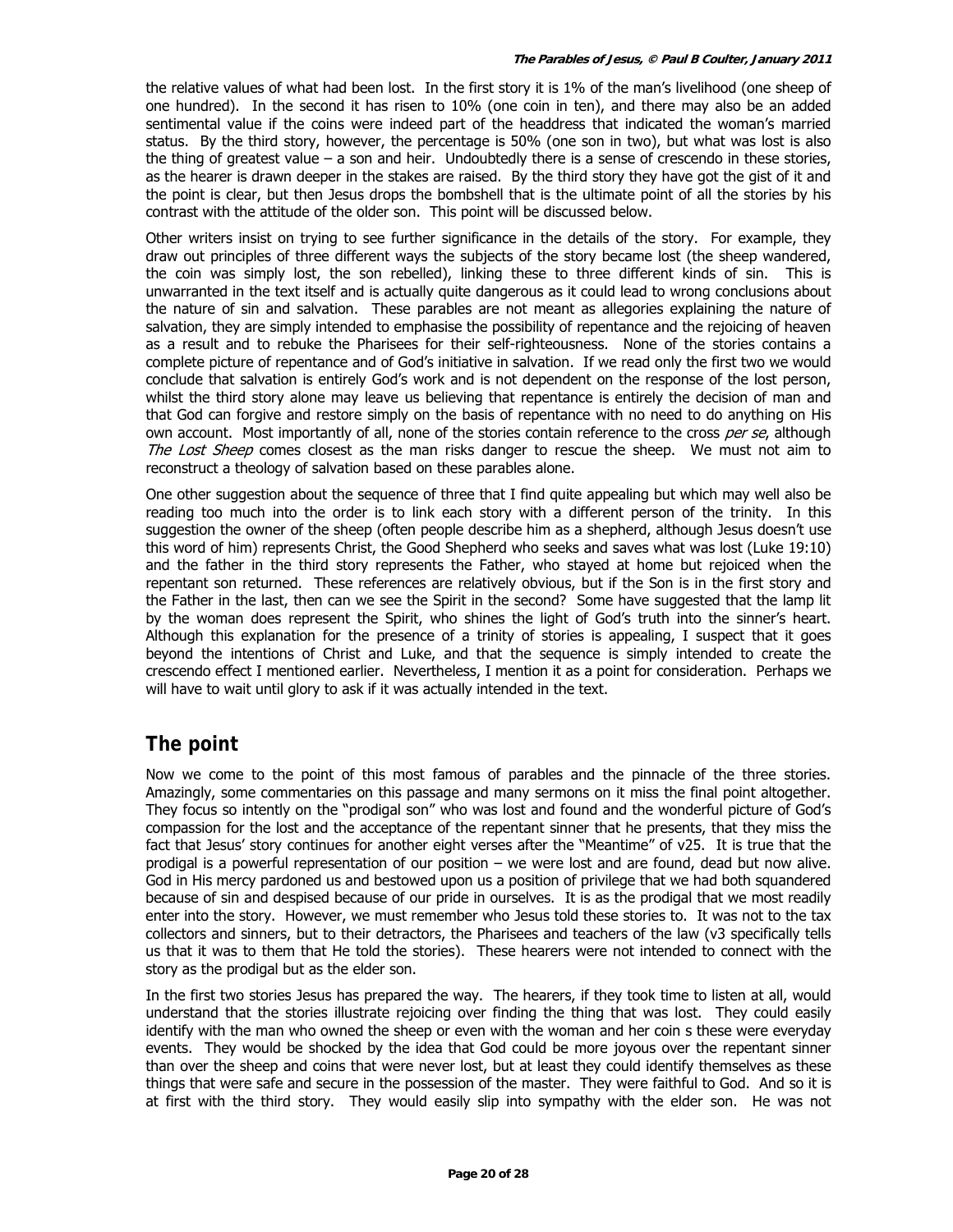disrespectful and did not take his inheritance lightly. They too were pious and faithful, committed to the Law of God. As the story progresses and the prodigal returns home they would feel the same sense of injustice that the first two stories created – it was hardly fair, and the son certainly didn't deserve the highest honour that his father accords him. As the elder son returns to the house and realises what has happened they can sympathise with his indignation. Surely it is righteous indeed! What happens next, however, is shocking indeed. It is the elder son who ends up outside the celebrations. There was plenty to share, but he would not come inside. His own sense of bitterness at the blessings given to others who didn't deserve them has disqualified him from the prize and recognition he thought was his by right. It is not for want of his father trying – he even pleads with him to reconsider – but the fact is that this son has chosen to reject his own position in the family because of his resentment of his brother.

What a powerful picture of the Pharisees! In 14:15-24 Jesus had already indicated that the feast in the Kingdom of God would have a very different guest list than the Pharisees expected. As Jesus ate in a Pharisee's house he told a story of people who rejected their invitation to a banquet because of various excuses and how the poor and outcasts ended up invited to take their places. The point of this parable is similar. The Pharisees who had been so confident in themselves and their acceptance with God and so sure in their condemnation of others would actually find themselves excluded from the Kingdom because of their own pride and bitterness. And what of us? Could we possibly harbour a similar attitude to these Pharisees? Could it be that we too have a sense of our own importance and acceptability to God? Are we not also prone to the temptation to compare with others and find ourselves favourable? Could it be that we have lost the joy of serving God because we resent the fact that we seem to work harder and longer than others? Have we discovered the unconditional love of God that is not impressed with our piety but simply rejoices in our presence?

Of course, as we read this story and this sequence of stories, we will enter into them at the point of our need. That is part of the purpose of parables – to produce a different response depending on what we need to hear:

- You may see yourself in the prodigal before his repentance, lost in sin and the consequences of your own rebellion. The parable (or rather the Spirit through it) may call you to repent and return to the Father who loves you.
- You may identify with the prodigal after his return, full of joy at God's amazing grace and mercy towards you. The parable may affirm you in your position of acceptance as God's child.
- You may, like the first hearers, identify with the older son, resentful and feeling hard done by and neglected, angry with God because you have been faithful and yet others seem to get all the recognition, or confident that God will accept you because of your works for Him. Your service for God has become joyless and dreary. The parable may call you to repent of your own selfrighteousness and to come inside the party, to learn to celebrate what God is doing in the lives of others, even those who seemed irredeemable and undeserving.

Of course, in reality many of the first hearers would have missed the point completely, or have been driven deeper into their sense of self-righteousness, and so may we. May we have ears to hear!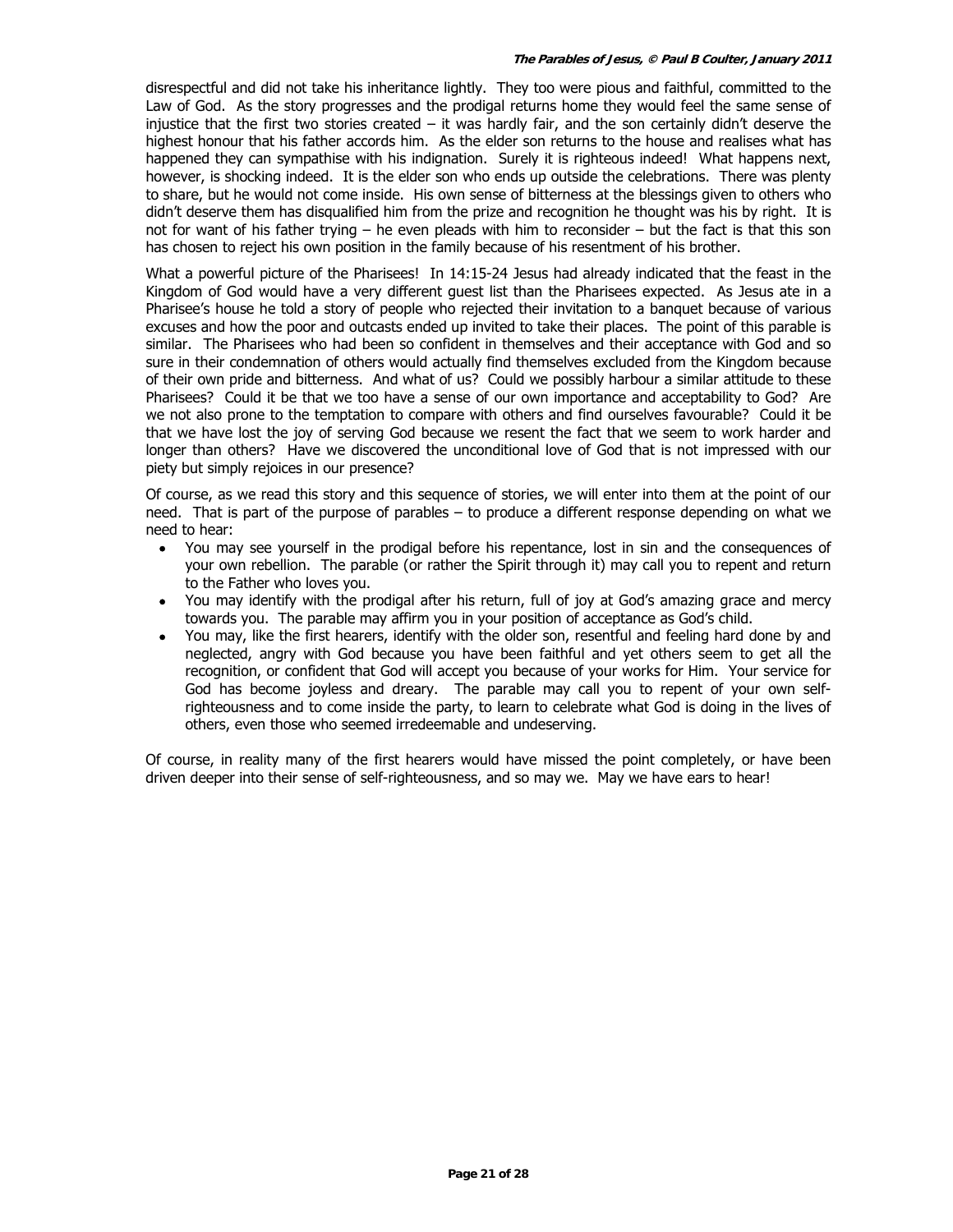# The Parable of the Faithful & Wise Servant

Matthew 24:45-51; Luke 12:42-48

This parable occurs in both Matthew and Luke. In Matthew it forms one of a series of parables concerning the return of Christ together with The Parable of the Ten Virgins and The Parable of the Talents. This trilogy comes after Jesus' statement that His return will be unexpected and that His followers must therefore be constantly ready, and is followed by the account of the final judgement where Jesus speaks about the sheep and goats (Matthew 25:31-46). Although this is sometimes called a parable, Jesus does not refer to it as such, and it seems rather to be a true account of the final judgement using sheep and goats as a simile. The significance of the sequence will be discussed below under the discussion of *The Parable of the Talents*. Luke gives a more detailed context to the parable. It comes in response to a question from Peter about to whom a preceding short parable is addressed. That parable is about the owner of a house who is unaware of the time when a thief will come to break in and is therefore unprepared. Peter asks the Lord whether this parable is intended for everyone or only for the disciples. Rather than giving a direct answer to Peter's question the Lord gives this parable.

### **The story**

This story is remarkably similar in Matthew and Luke's accounts, with the exception that Luke adds a slightly longer postscript. The story is of a servant who, during a period when the master is away, has been put in charge of his master's servants with the particular responsibility of ensuring that the master's property is used to provide them with their needs. The servant is either faithful in this responsibility, in which case the master will give him greater responsibilities when he returns, or, if he is wicked, he will abuse this position by mistreating his fellow servants and squandering the master's property on his own pleasure. The justification in the servants mind in this case is that his master has been away for so long, and presumably he has begun to suspect that he will not return or decided that he can enjoy himself for a while and then decide to put things right before the master returns. The master, however, returns when the servant is not expecting him and will execute judgement on the unfaithful servant but cutting him to pieces and putting him in the place of judgement with the hypocrites (Matthew) or unbelievers (Luke) where there is "*weeping and gnashing of teeth*" (Matthew). Luke then adds a statement about degrees of reward and punishment. Those who know the master's will and disobey will receive many blows, whereas those who sin in ignorance will receive few blows. The principle is summarised in the statement: "From everyone who has been given much, much will be demanded; and from the one who has been entrusted with much, much more will be asked".

# **The point**

In the context in both Matthew and Luke this is clearly a parable about watchfulness in light of the promised return of Christ. A good servant who has been appointed as steward of his master's possessions in his absence will never forget that he is not the owner. He will always be aware that his position is merely temporary and that he has been given responsibility for a purpose and must one day answer to his master. Likewise, we have been entrusted by God as stewards of His possessions until Christ comes again. The good servant will be faithful in this task and so will be rewarded, but the wicked servant will seize the opportunity to indulge himself and mistreat his fellow servants. The primary lesson here is for those who are leaders among God's people (presumably the answer to Peter's question in Luke is that it is intended first and foremost for the disciples). The good leader will function as an undershepherd of Christ, feeding and protecting the flock, but a bad servant will feed himself on the flock. Interestingly, the responsibility he is given simply proves the true character of the servant. The bad servant is already wicked before his master leaves, but this situation provides the opportunity for his true nature to show itself. Therefore we cannot use this parable to teach that we can be saved and lost since we can just as easily say that the unfaithful servant was never saved to begin with.

Besides this, we must remember that parables have often one main point. What, then, is the point of this parable? Simply this: we must remain watchful as faithful servants of God and not use our time in this life to indulge ourselves at the expense of others. Such behaviour is unfitting for God's servant, and in fact those who act in this way deserve a place with the hypocrites, for that is what they are.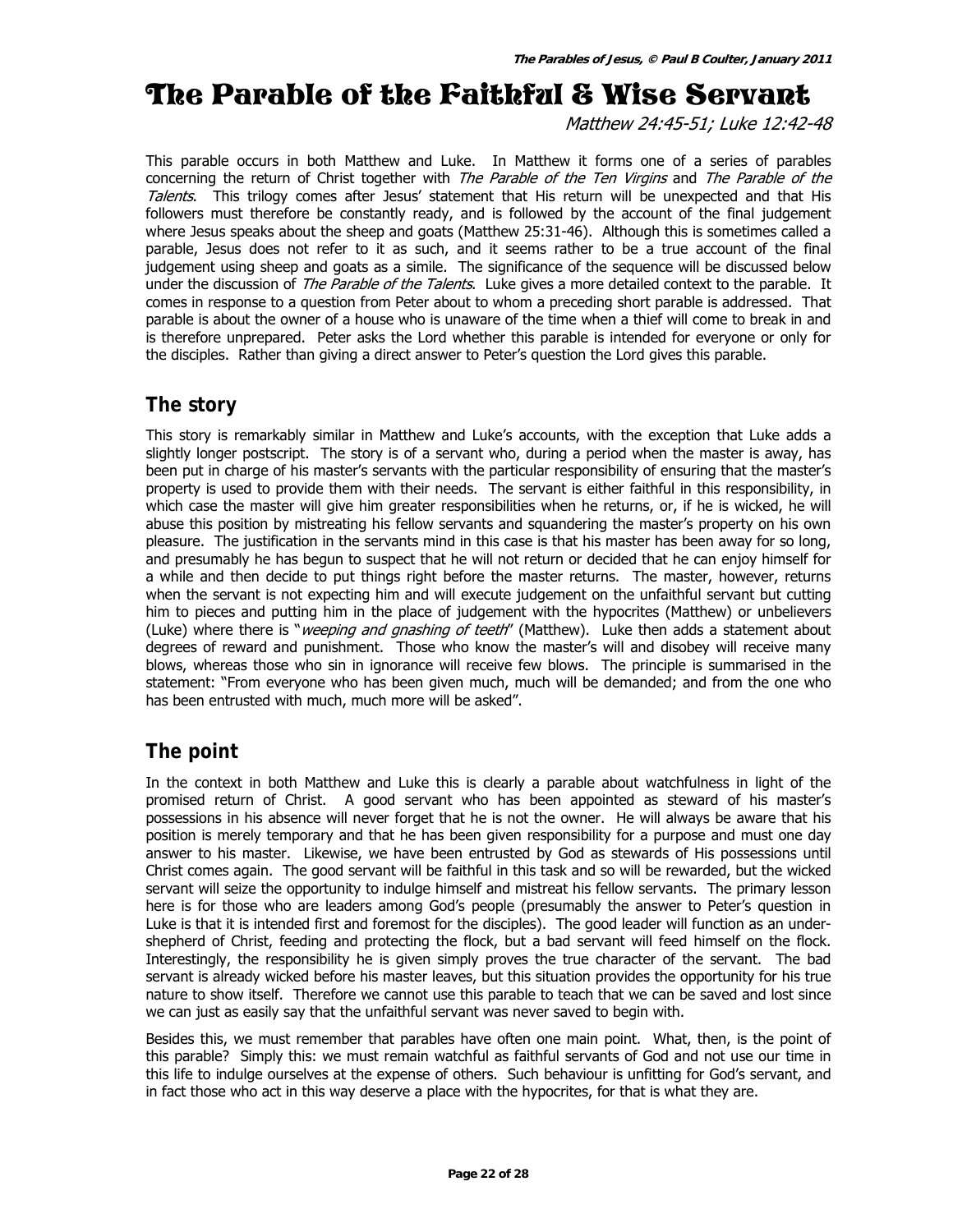Luke's additional comments about degrees of punishment are interesting and certainly seem to apply to the final judgement where people will be judged by whatever revelation of God they had received. Those who knew more and had more opportunity to believe will be judged more severely.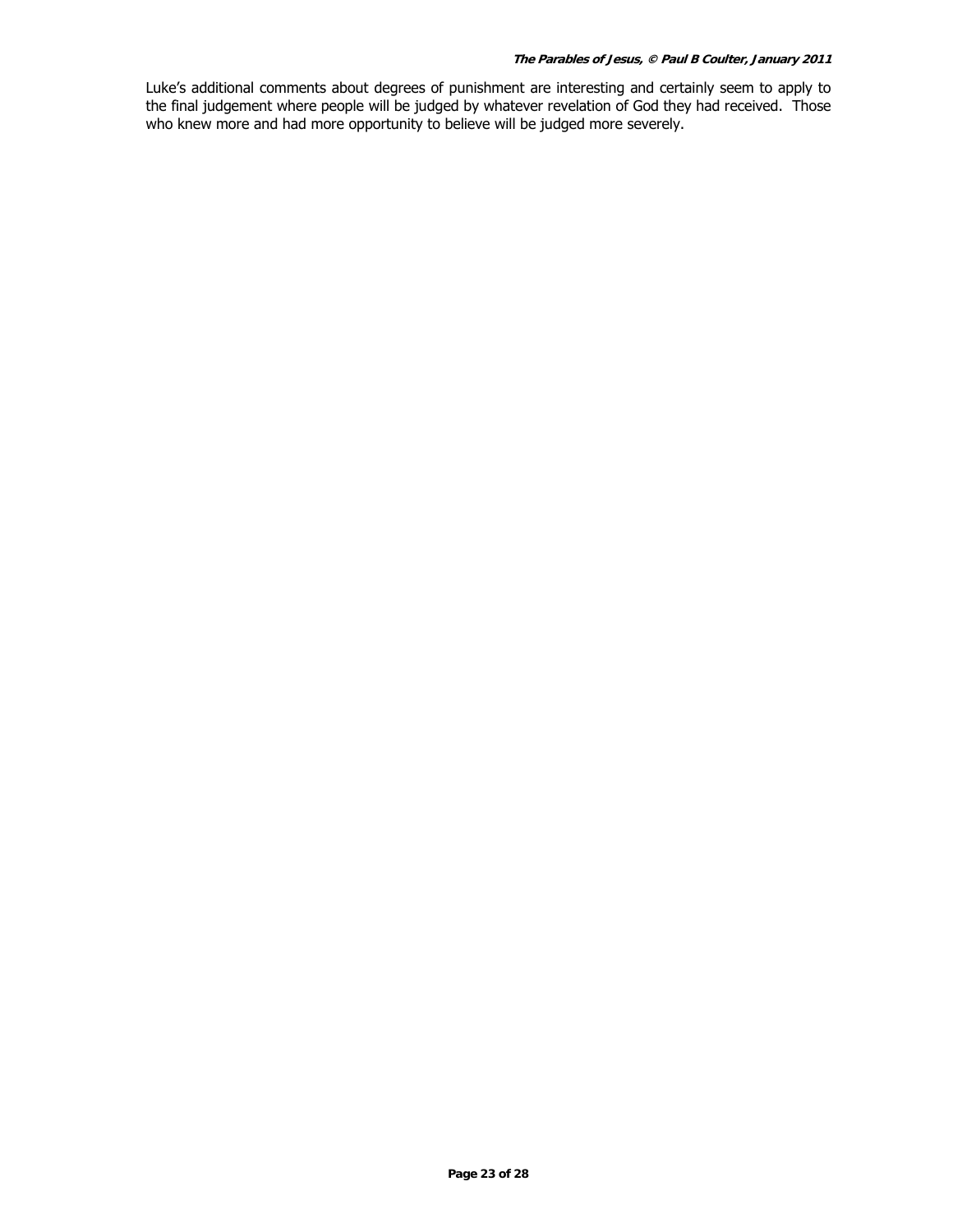# The Parable of the Ten Virgins

### Matthew 25:1-13

This is the second of three parables in Matthew 24 and 25 that illustrate the return of Christ and its implications. The context of the three will be discussed below after we have considered the third parable. This parable is unique to Matthew.

# **The story**

The story is set in a Jewish wedding where ten virgins are waiting to escort the bridegroom into the wedding feast, probably at the house of the bride although she is not mentioned in the story. Their function was similar to modern day bridesmaids, although it is the groom that they accompany. Five of the virgins were foolish and ill-prepared. They had lamps with them, knowing that it might be night-time before the bridegroom came, but they did not bring any spare oil. It seems that they didn't expect to wait as long as they had to. The other five were wise, and they brought spare oil to refill their lamps. When the cry went out at midnight to say that the bridegroom was coming there was a great commotion as the virgins tried to prepare their lamps. The five foolish virgins realised that their lamps were about to go out and asked to borrow some oil from the others, but the wise virgins explained that this was impossible as there was not enough oil to spare and sent them to buy their own oil. While they were away buying some (we can imagine them making a trip to their local 24 hour supermarket), the bridegroom arrived. The five wise virgins who were ready went indoors with him and the door was shut, leaving the five foolish virgins outside. When they tried in desperation (repeating "Sir, Sir!") to gain entry the bridegroom denied any knowledge of them.

### **The point**

This parable illustrates the dangers of reading parables as allegories. We must avoid questions like the significance of the number ten or what the oil and lamps represent (well meaning but unfounded suggestions that the oil speaks of the Holy Spirit, of grace or even of good deeds) or the significance of the fact that the virgins fell asleep (both wise and foolish virgins slept, indicating that this is not important to the story) and focus on the underlying message of the story. We must even be careful not to place too much emphasis on the fact that this is a bridegroom and that Jesus speaks of Himself as a bridegroom (Luke 5:34; John 3:29). Whilst it is clear that the coming of the bridegroom parallels the return of Christ, there is no mention of the bride in the story, and the church is the bride of Christ whereas the focus in this story is on the virgins.

The oil, lamps and sleep are simply descriptive details, but the punch line of the story is that five of the virgins were not properly prepared. They had the same opportunity as the other five but end up outside the feast simply because they were not prepared. The point of the parable is simply this: in light of the promised return of Christ we must be ready. Only those who are ready will be included in the feast. Those who are not ready will be shut outside. Just as in the story, readiness is not transferable (no one will get to Heaven by holding on to the feet of a Christian!); it depends on the choices we have made before-hand.

### **A modern-day equivalent? – The Parable of the Text Competition**

News had spread far and wide among Northern Ireland's Christian community that Chris Tomlin, Matt Redman, Brian Doerksen, Paul Baloche and Robin Mark were planning a united concert in the Odyssey Arena. What was even better was that it was going to be absolutely free! Unfortunately, spaces were limited and the Odyssey insisted that there had to be some kind of competition to allocate seats. The organisers came up with a simple plan. People could queue up outside and all they had to do was to wait until Matt Redman arrived (he would come to the Arena on the day before the concert), and when they saw what colour of shirt he was wearing they could text it to 888880. The first 5000 people who texted in would get free entry. The BCCC youth group turned out in force and surprisingly early. They were the first in line (in fact they camped outside the area the night before the concert). Bored as they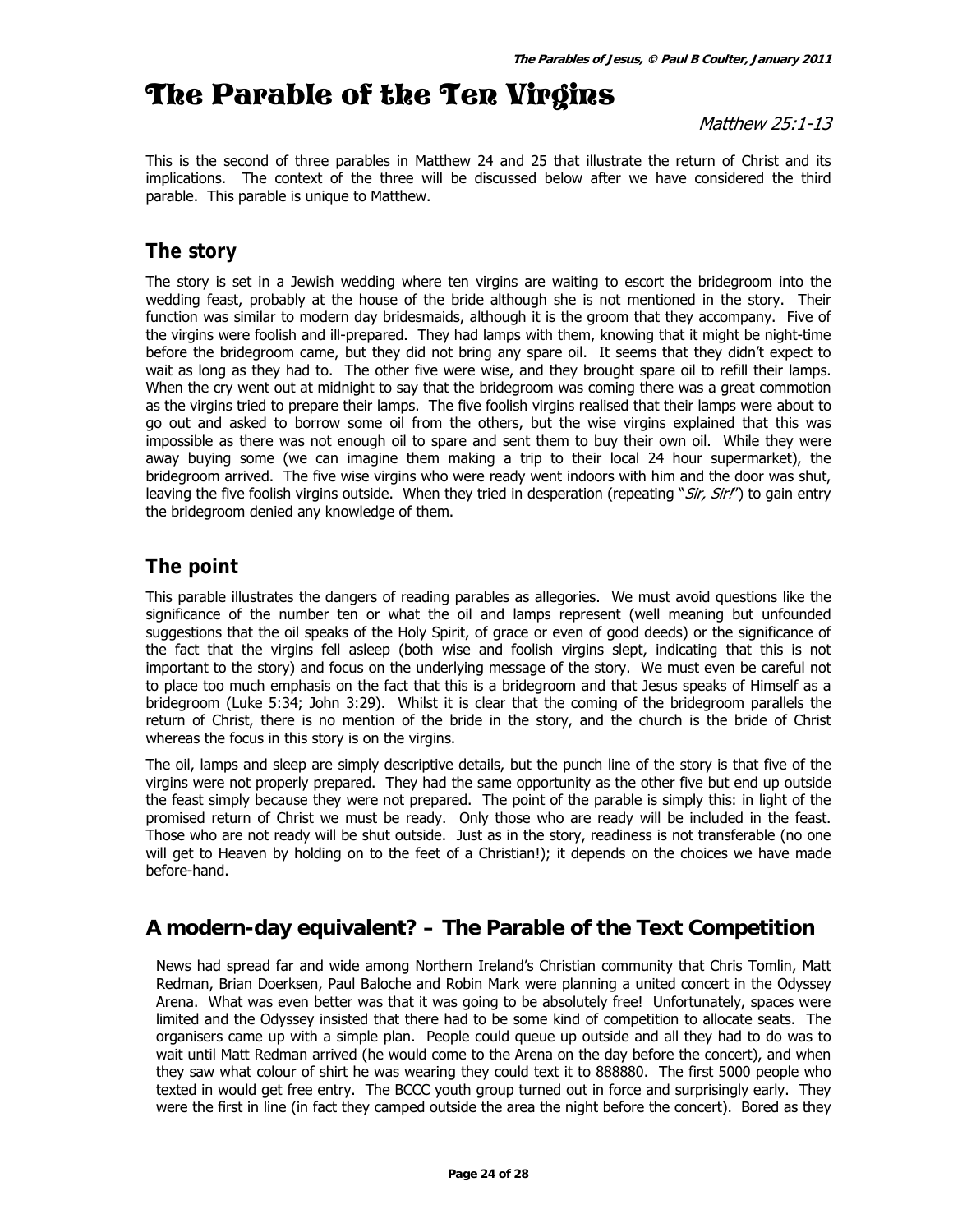were they put in their time by phoning their friends and family. Then, when the day came Matt's flight from England was delayed. He didn't arrive until midnight. Phil was the first to see him, and he shouted out: "He's here! Matt Redman's here, and his shirt is yellow!" A frantic sense of excitement spread through the assembled crowd as everyone grabbed their mobile phones to text in the answer. Mixed with the excited voices, however, was the faint sound of groaning. Half of the BCCC youth (no names mentioned) had discovered that after a night of chatting and texting they had no credit left in their phones. In desperation they turned to their friends who had saved enough credit for this vital text. "Can I use your credit?", they asked, but the others couldn't help. Most of them only had enough credit for their own text, and anyway the rules had been really clear: it was one text per mobile number only. Then Phil came up with a plan. "Get yourselves over to the 24 hour Tesco at Knocknagoney quickly. Buy some credit and text as quickly as you can!" The group set off as quickly as the speed limit would allow them (not one mph more, ahem!) They got down to Tesco really quickly and bought their credit. They texted the number with the word "yellow" and they waited for a reply. Sadly, when the reply came it was short and sweet: "Sorry, you're too late".

[**Note**: BCCC was the church where I was working when I first wrote this paper and places are local to Belfast – you may substitute any other church name here and change Phil's name and the names of the venue and shop to another – one that is recognisable in your church may add to the humour of the story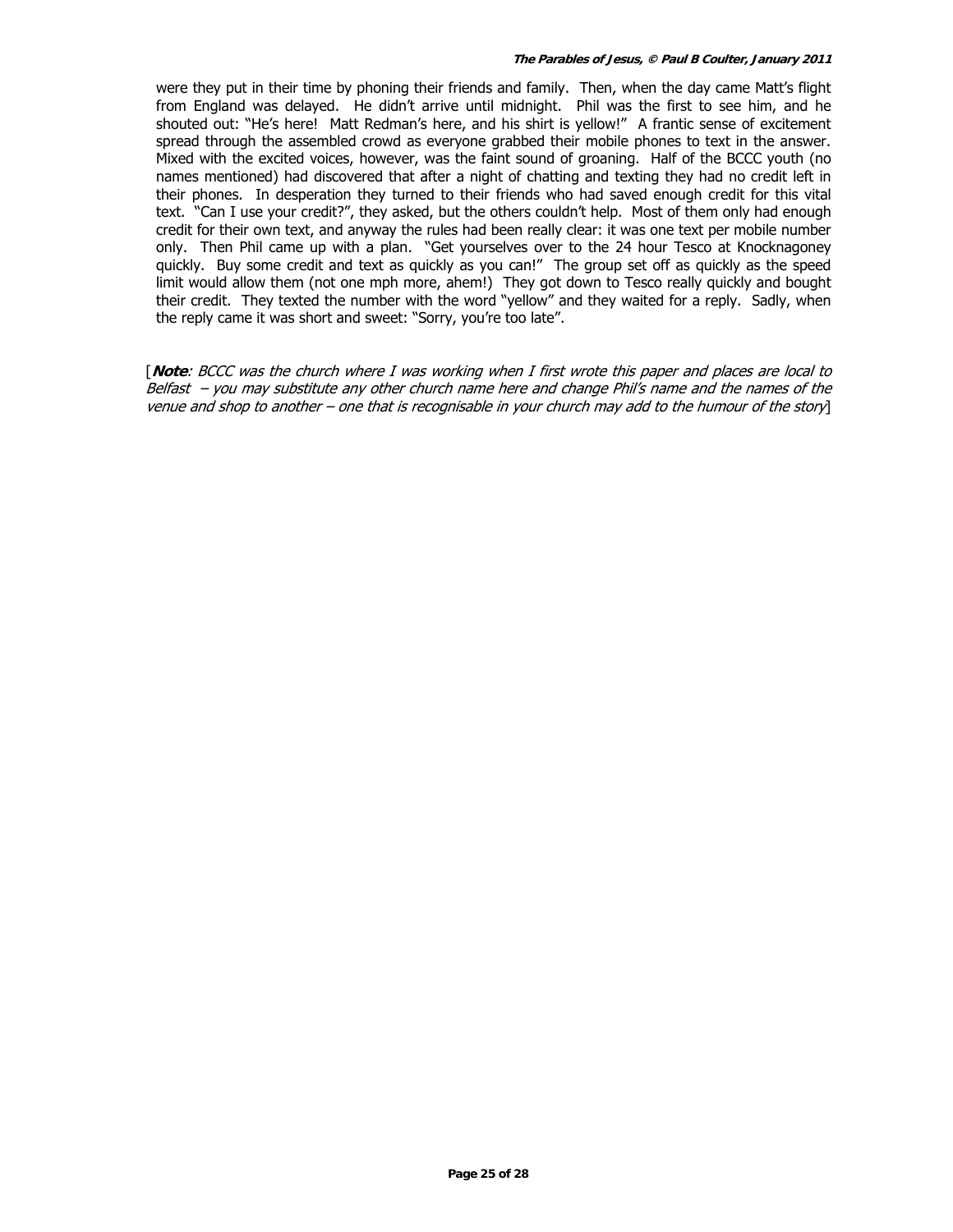# The Parable of the Talents

### Matthew 25:14-30

This is the longest and last of three parables in this section of Matthew that illustrate the return of Christ. Although it bears many similarities to *The Parable of the Ten Minas* in Luke 19:11-27, the context and application of that parable are different and so they are best considered as separate parables.

### **The story**

In this story we see another master who is going on a journey. He leaves not one servant but three in charge of his property. Each one is given a different amount of money depending on his ability: five talents, two talents and one talent. The men with five and two talents both invest their money and double their amount. The third man, who was given one talent, however, simply buries the money in a hole in the ground. After a long period away the master returns and settles accounts with them. He describes the first two servants who had invested the money as "*good and faithful servant*", promises to put them in charge of many things, and invites them to share in his happiness. When the third servant comes he tries to justify his lack of profit by speaking of his master's hardness and ruthlessness. He says that it was out of fear that he hid the talent, presumably because he thought it was best to at least protect what had been given to him rather than risk losing it. The master's response is in keeping with his character as described by the servant. He calls him "wicked" and "lazy" and says he should at least have invested the money with a banker so that he would have interest to show. He pronounces judgement saying that the one talent should be removed from him and given to the man who had ten talents, and that the servant should be thrown outside into the darkness "where there will be weeping and gnashing of teeth".

### **The point**

Again this parable must not be read as a simple allegory. In particular that approach would be deficient in terms of the description of the master's character (the servant describes him in v24 and the master accepts the description in v26), which could hardly be seen to refer to God (God cannot harvest where He has not sown as He is the rightful owner of all things). It is also unhelpful to limit the talents to refer to one specific aspect of the Christian life (suggestions have included spiritual gifts, the law, natural abilities and the gospel). A talent was a huge amount of money (probably equivalent to 20 years' earnings for a laborer) and the significance of the talents in this story is simply to illustrate the principle of stewardship. The emphasis is, however, clearly on the return of Christ and there is significance in the fact that the master was a way for a "long time". The point of the parable seems to be simply this: in light of Christ's promised return we should use whatever resources God has given us for His Kingdom. We must not be guilty of either of the two traits that the master ascribed to his servant: wickedness and laziness. God has entrusted us with different abilities and resources (financial or otherwise), and we are simply stewards of His Kingdom until Christ returns in glory. Just as in the parable it seems true in everyday life that some people seem to have been entrusted with more resources than others (although even the poorest has been blessed with huge resources), but the key question is not how much we have what we do with what has been given to us. We do well to remember that we are merely stewards of all we have and that the rightful owner is God Himself. We should live to invest whatever we have wisely and make it profitable in God's Kingdom.

It is also important to note that the faithful servants do not appear to be rewarded with an amount of money for them to possess but that their reward is further responsibility as stewards. Because they have been "faithful with a few things" they will be put in charge of "many things" (w21 and 23). Their reward is to share in the master's happiness as they continue to serve in his household. Sometimes people speak of rewards in Heaven as if we are storing up our own possessions, but Christ speaks of the reward of sharing in the presence of the Father and continuing to serve Him in greater ways than we can currently imagine. The reward of the servant of God who is faithful in this age is to continue as a faithful servant eternally in the age to come when the Kingdom is revealed in its fullness.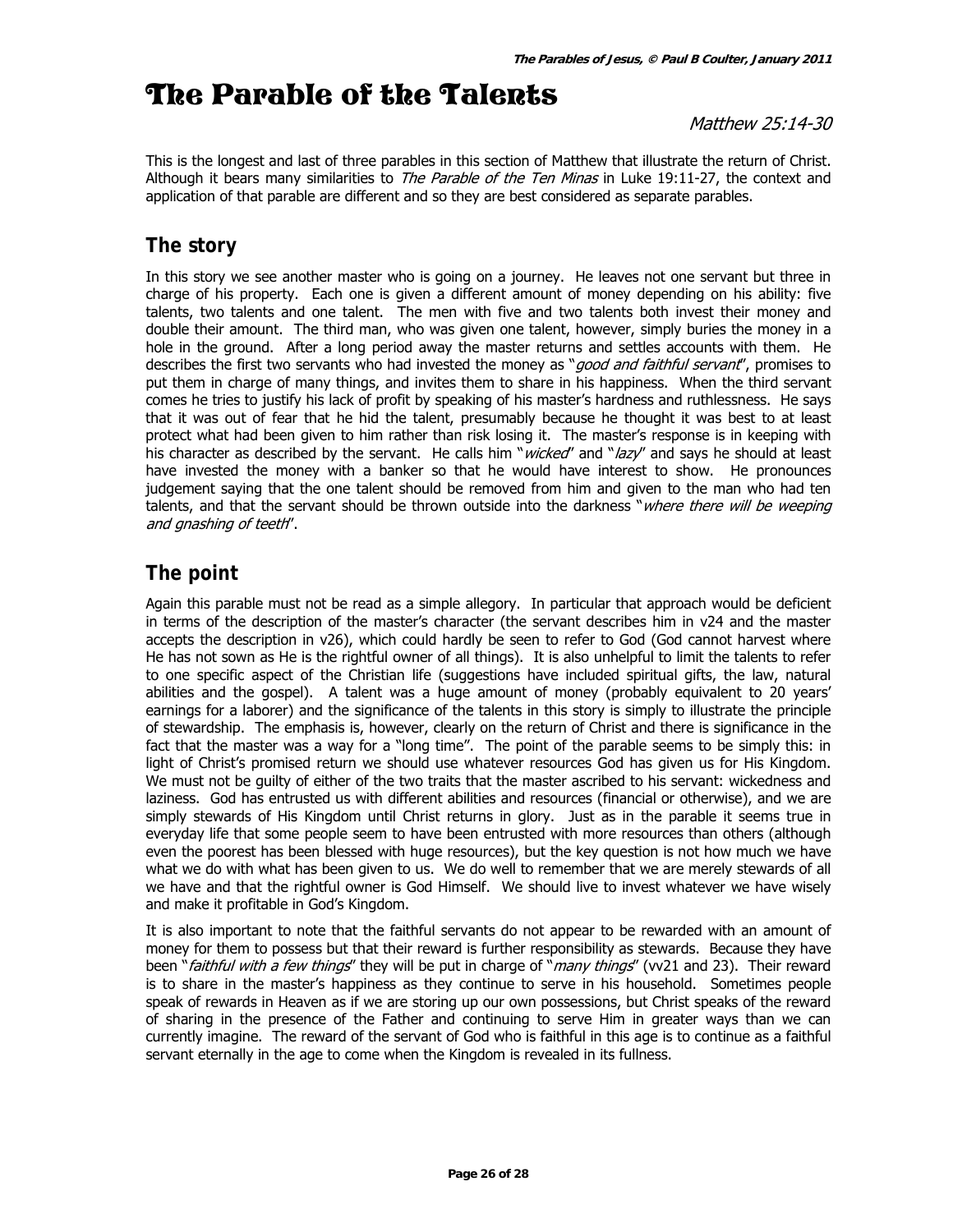### **The three parables in context**

Matthew 24-25 is often referred to as the Olivet Discourse of Christ since it was delivered privately to the disciples as Jesus sat on the Mount of Olives (24:3). The structure of the discourse is as follows:

### **1. Jesus predicts His return in power and glory (24:1-35)**

In this extended passage of teaching Jesus explains that here will be persecution for His followers, false prophets who will claim to be Him, and signs preceding His return, but that when He comes it will be unmistakeable as He will appear in great power for all to see (v30-31).

### **2. The time of His return is unknown so we must be ready (24:36-25:30)**

Having spoken of His return in glory, Jesus now explained to the disciples that no one knows the day when He will return (24:36). People have often been troubled by the fact that Jesus confesses that even He (the Son) does not know the day or hour. Assuming that the phrase "nor the Son" is in Matthew's original, is this a confession from Christ's own lips that He is less than fully divine? It should not be read in this way, but it must be understood in the context of Christ's incarnation and the wilful limiting of His own power, glory and even knowledge. His incarnate life was one of perfect humanity, and that entailed dependence on His Father. It emphasises the fact that Christ was fully man, and this does not in any way weaken Scripture's consistent teaching that Christ is also fully God.

The following section from 24:37 to 25:30, which includes the three parables we have considered, is an extended discussion of the fact of the nature of Christ's return as a sudden and unpredictable event for which we must therefore be in constant readiness. Christ illustrates the suddenness and unexpectedness of His return with two illustrations:

- **a) By comparison with the Flood** (24:37-42) while Noah was busy preparing his boat the people were too busy partying to realise that the Flood was coming and so were taken by surprise. So it will be when Christ returns. Two men will be in the field and only one will be taken. Two women will be grinding grain together and only one will be taken. Although it is unclear whether those who are taken are taken for judgement or, perhaps more likely, because they belong to the elect (24:31), the point is clear: Christ's return will be sudden and many will be found unprepared. Christ summarises His point with the words, "Therefore keep watch, because you do not know on what day our Lord will come" (v42).
- **b) By comparison with a thief** (24:43-44) this illustration could be considered a short parable (in fact the longer version recorded by Luke in 12:35-40 is referred to as such by Peter in 12:41) but since it is only one sentence I have not considered it as a separate parable in this study. Jesus simply makes comparison between a thief who comes during the night time without announcing the timing of his coming to the owner of the house, and His own return which will be equally unpredictable. Just as a home owner who is aware that a thief is planning to break into his house would be extra vigilant, so those who know that Christ will return should be alert. Jesus summarises His point with the words, "So you must also be ready, because the Son of Man will come at an hour when you do not expect him" (24:44).

To further emphasise these truths, Jesus tells the three parables we have just considered. Although the emphasis may be slightly different in each parable, the basic lesson is clear: we do not know when Christ will return so we must be:

- Ready as faithful servants (the servant)
- Prepared and watchful (the virgins)
- Productive as stewards of whatever He has entrusted to us (the talents)

There is one additional common element in these three parables that may also provide a hint about the return of Christ. In the first the servant felt that the master was staying away for a long time (24:48). In the second the bridegroom's coming was delayed certainly longer than the foolish virgins had anticipated (25:5). In the third parable the master returned "*after a long time*" (25:19). There is surely a forewarning here of the long delay of Christ's return. Although the early Christians often expected Christ to return after a very short time, we should not be surprised at the passing of 2000 years. These parables show that there can be a delay but challenge us to be ready and waiting nonetheless. As Peter reminded the first century believers, "do not forget this one thing, dear friends: With the Lord a day is like a thousand years, and a thousand years are like a day. The Lord